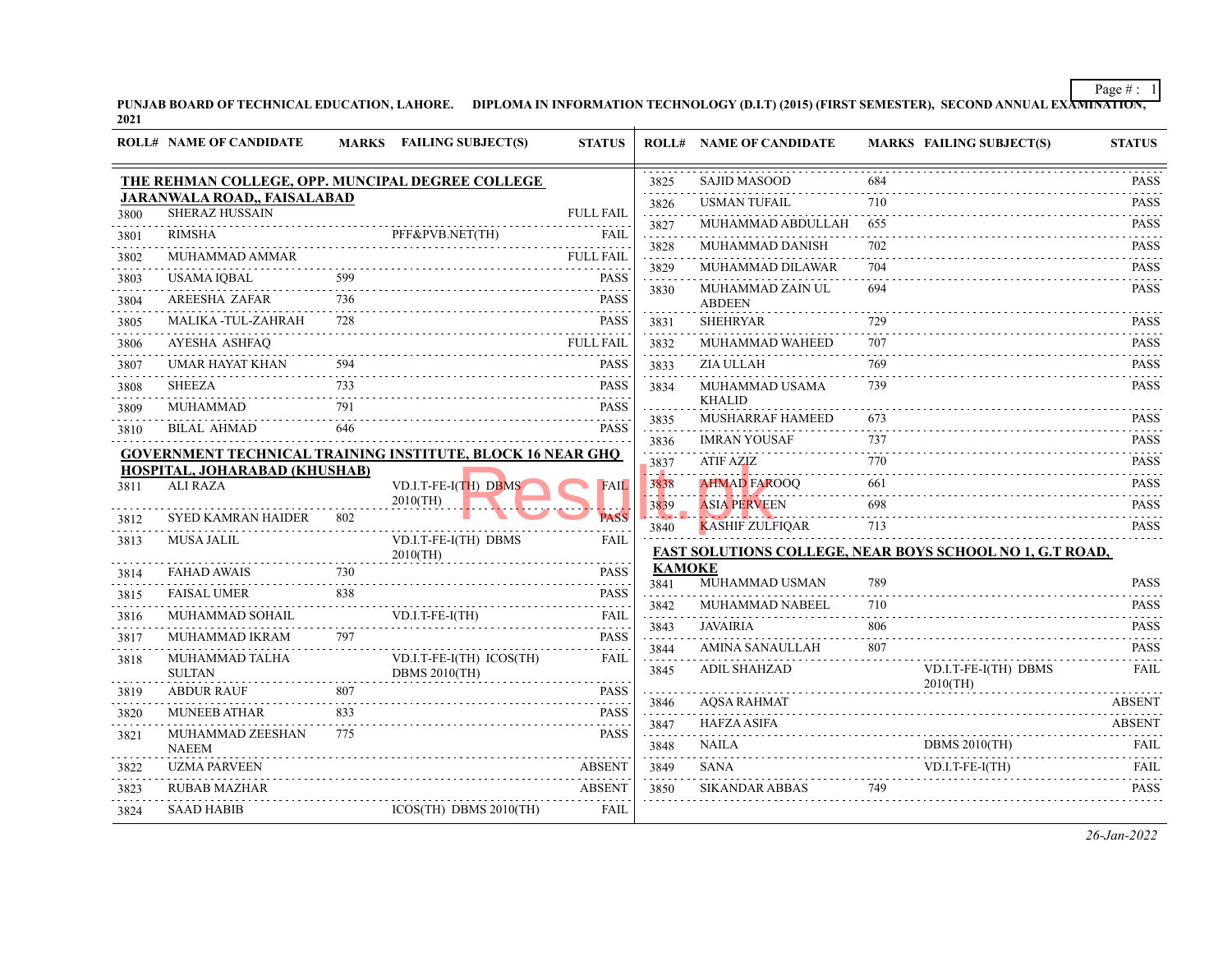PUNJAB BOARD OF TECHNICAL EDUCATION, LAHORE. DIPLOMA IN INFORMATION TECHNOLOGY (D.I.T) (2015) (FIRST SEMESTER), SECOND ANNUAL EXA<del>MINATION,</del><br>2021

|      | <b>ROLL# NAME OF CANDIDATE</b>                                                        |     | MARKS FAILING SUBJECT(S)            | <b>STATUS</b>    |                  | <b>ROLL# NAME OF CANDIDATE</b>             |                  | <b>MARKS FAILING SUBJECT(S)</b>                              | <b>STATUS</b>    |
|------|---------------------------------------------------------------------------------------|-----|-------------------------------------|------------------|------------------|--------------------------------------------|------------------|--------------------------------------------------------------|------------------|
| 3851 | <b>AQSA SABAR</b>                                                                     |     | VD.I.T-FE-I(TH) DBMS                | <b>FAIL</b>      | 3875             | RAFFAQAT ALI                               | 663              |                                                              | <b>PASS</b>      |
| 3852 | RIZWAN MUNIR AHMAD                                                                    |     | $2010$ (TH)                         | <b>ABSENT</b>    | 3876             | MUHAMMAD WAHEED<br><b>AKBAR</b>            | 655              |                                                              | <b>PASS</b>      |
| 3853 | <b>KAINAT JAMIL</b>                                                                   | 766 |                                     | <b>PASS</b>      | 3877             | SHUMAILA SHAHBAZ                           | 683              |                                                              | <b>PASS</b>      |
| 3854 | <b>JAMILA NOOR FATIMA</b>                                                             | 743 |                                     | <b>PASS</b><br>. | 3878<br>.        | <b>ANAM ABBAS</b>                          |                  | <b>DBMS 2010(TH)</b>                                         | FAII.<br>.       |
|      | WINWARE GROUP OF COLLEGES, NAGRI ABBAS SHAH NEAR NADRA                                |     |                                     |                  | 3879             | <b>MISHA IRFAN</b>                         |                  | <b>DBMS 2010(TH)</b>                                         | <b>FAIL</b>      |
|      | OFFICE, TEHSIL OFFICE G.T ROAD, KAMOKE                                                |     |                                     |                  | 3880<br>.        | MUHAMMAD USMAN                             | 735              |                                                              | <b>PASS</b>      |
| 3855 | <b>AMAN KOUSAR</b>                                                                    |     | VD.I.T-FE-I(TH) DBMS<br>$2010$ (TH) | <b>FAIL</b>      | 3881<br>.        | <b>JANNAT UL FIRDOS</b>                    | 668              |                                                              | <b>PASS</b>      |
| 3856 | HUMA KANWAL                                                                           | 741 |                                     | <b>PASS</b>      | 3882             | <b>MUGHEES HANIF</b>                       | 660              |                                                              | <b>PASS</b>      |
| 3857 | <b>ZAINAB</b>                                                                         | 743 |                                     | <b>PASS</b>      | 3883             | MUHAMMAD AWAS                              |                  | <b>DBMS 2010(TH)</b>                                         | <b>FAIL</b>      |
| 3858 | <b>AHMAD NASEER</b>                                                                   |     |                                     | <b>ABSENT</b>    |                  |                                            |                  | SOCIETY COLLEGE OF COMPUTER SCIENCES,, 5-JAHANGIR ROAD, GUNJ |                  |
| 3859 | SYED MUHAMMAD ALI                                                                     |     |                                     | <b>ABSENT</b>    |                  | MUGHALPURA, LAHORE<br><b>NAYAB</b>         | 840              |                                                              | <b>PASS</b>      |
|      | <b>IT ACADEMY, PAF BASE ABID MAJEED ROAD,, LAHORE</b>                                 |     |                                     |                  | 3884             |                                            |                  |                                                              |                  |
| 3860 | ZAHOOR AHMAD                                                                          | 672 |                                     | PASS             |                  | <b>ENGINEERING, 26 QUEENS ROAD, LAHORE</b> |                  | THE BRAINS COLLEGE OF INFORMATION TECHNOLOGY & HARDWARE      |                  |
| 3861 | RIZWAN                                                                                | 645 |                                     | PASS             | 3885             | MUHAMMAD UZAIR AZMAT 757                   |                  |                                                              | <b>PASS</b>      |
| 3862 | <b>DILAWAR HUSSAIN</b>                                                                |     |                                     | <b>PASS</b>      | a galeri<br>3886 | <b>ROHAN AHMAD</b>                         | 776              |                                                              | <b>PASS</b>      |
| 3863 | HAFIZ MUHAMMAD AHMAD739                                                               |     |                                     | <b>PASS</b>      | 3887             | MUHAMMAD MURTAZA                           |                  | WE-I VD.I.T-FE-I(TH) DBMS                                    | <b>FAIL</b>      |
| 3864 | <b>ASHNEB HASSAN</b>                                                                  | 794 |                                     | <b>PASS</b>      | 3888             | MUHAMMAD HASNAIN                           |                  | $2010$ (TH)<br>WE-I VD.I.T-FE-I(TH)                          | <b>FAIL</b>      |
| 3865 | <b>HAMMAD KHAN</b>                                                                    |     |                                     | <b>PASS</b>      | 3889             | <b>ABDUL RAHEEM</b>                        |                  | WE-I VD.I.T-FE-I(TH)                                         | <b>FAIL</b>      |
| 3866 | MUHAMMAD AHSAN NASIR                                                                  |     |                                     | <b>FULL FAIL</b> |                  |                                            |                  | ICOS(TH) PFF&PVB.NET(TH)<br>BAPP(TH) DBMS 2010(TH)           |                  |
| 3867 | MADIHA IJAZ                                                                           | 817 |                                     | <b>PASS</b>      | 3890             | <b>WAQAS ALI</b>                           |                  | WE-I DBMS 2010(TH)                                           | <b>FAIL</b>      |
| 3868 | HUNZALA AHMED                                                                         | 854 |                                     | <b>PASS</b>      | 3891             | <b>BINYAMEEN</b>                           |                  | VD.I.T-FE-I(TH) DBMS                                         | FAIL             |
| 3869 | MUHAMMAD AHTESHAM 806                                                                 |     |                                     | <b>PASS</b>      |                  |                                            |                  | 2010(TH)                                                     |                  |
| 3870 | <b>ABDUL REHMAN</b>                                                                   | 657 |                                     | <b>PASS</b>      | 3892             | <b>SAMUEL</b>                              |                  | PFF&PVB.NET(TH)                                              | <b>FAIL</b>      |
| 3871 | <b>NADIA NOREEN</b>                                                                   | 686 |                                     | <b>PASS</b>      | 3893<br>.        | MOEEZ HASSAN                               | 787<br>a a a a a |                                                              | <b>PASS</b><br>. |
| 3872 | <b>ABDULLAH SANI</b>                                                                  | 666 |                                     | <b>PASS</b>      | 3894             | <b>HAMZA HABIB</b>                         | 796              |                                                              | <b>PASS</b>      |
|      | PUNJAB COMPUTER COLLEGE, RAILWAY SOCIETY PLAZA 43 ALLAMA<br><b>IQBAL ROAD, LAHORE</b> |     |                                     |                  | 3895             | <b>ALI HARIS</b>                           |                  | VD.I.T-FE-I(TH) DBMS<br>$2010$ (TH)                          | <b>FAIL</b>      |
| 3873 | <b>SALMAN IJAZ</b>                                                                    |     | <b>DBMS 2010(TH)</b>                | <b>FAIL</b>      | .<br>3896        | <b>ASMA IMRAN</b>                          | 777              |                                                              | <b>PASS</b>      |
| 3874 | <b>FAIZA RAZZAQ</b>                                                                   |     | VD.I.T-FE-I(TH) DBMS<br>$2010$ (TH) | <b>FAIL</b>      | .<br>3897<br>.   | <b>ABDUL MOEIZ</b>                         |                  | DBMS 2010(TH)                                                | <u>.</u><br>FAIL |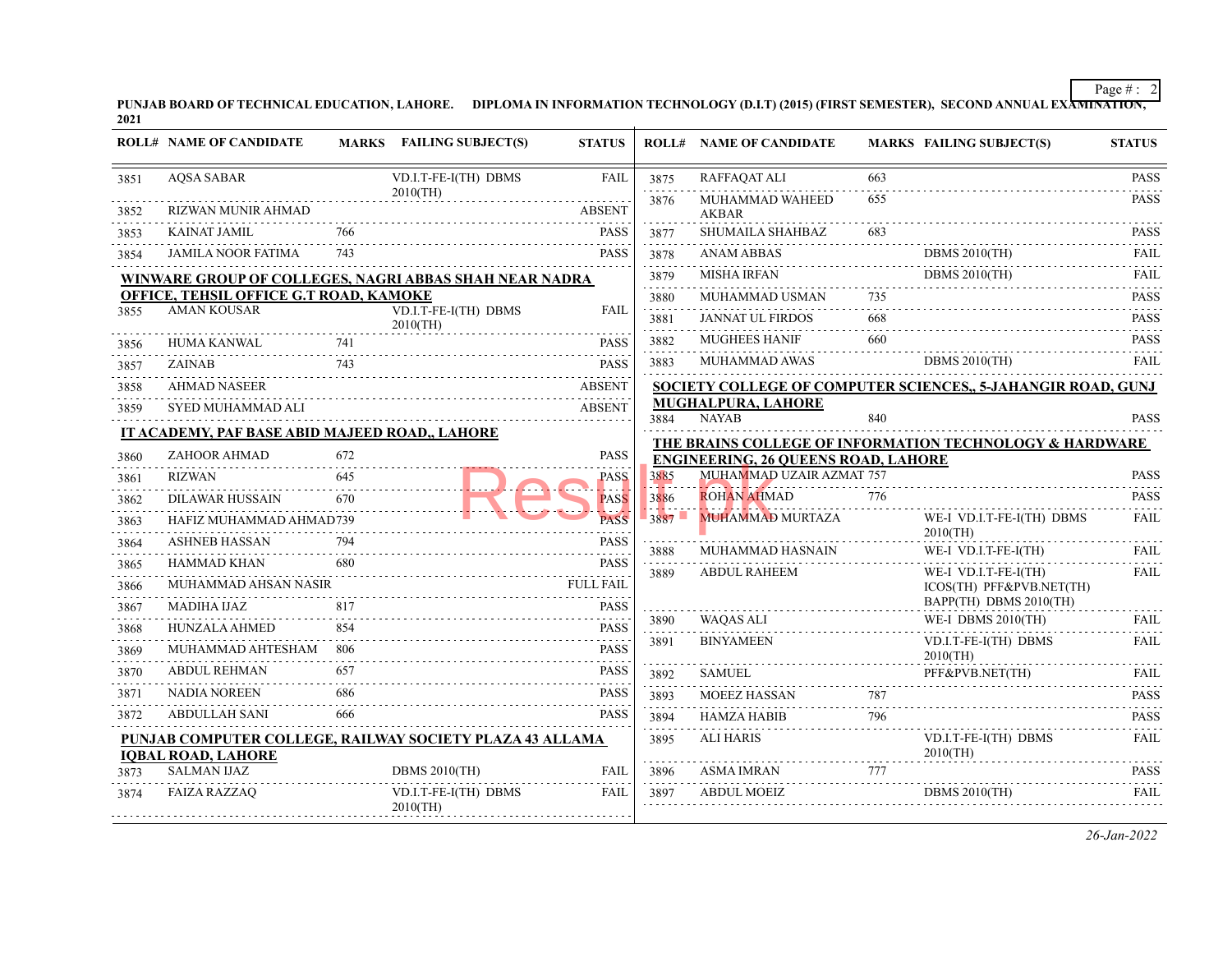PUNJAB BOARD OF TECHNICAL EDUCATION, LAHORE. DIPLOMA IN INFORMATION TECHNOLOGY (D.I.T) (2015) (FIRST SEMESTER), SECOND ANNUAL EXA<del>MINATION,</del><br>2021

|      | <b>ROLL# NAME OF CANDIDATE</b>                         |     | MARKS FAILING SUBJECT(S)                                          | <b>STATUS</b>           |           | <b>ROLL# NAME OF CANDIDATE</b>                               |     | <b>MARKS FAILING SUBJECT(S)</b>                                   | <b>STATUS</b>    |
|------|--------------------------------------------------------|-----|-------------------------------------------------------------------|-------------------------|-----------|--------------------------------------------------------------|-----|-------------------------------------------------------------------|------------------|
| 3898 | MUHAMMAD MEHTAB                                        | 751 |                                                                   | <b>PASS</b>             | 3919<br>. | <b>ABDULLAH TAHIR</b>                                        | 685 |                                                                   | <b>PASS</b>      |
|      |                                                        |     | <b>GOVERNMENT VOCATIONAL TRAINING INSTITUTE FOR WOMEN (ABAD),</b> |                         | 3920      | MUHAMMAD KASHIF                                              | 747 |                                                                   | <b>PASS</b>      |
|      |                                                        |     | NEAR RAILWAY CROSSING, KUNDIAN LINK ROAD, SULTAN TOWN,            |                         | 3921      | <b>SAJID IQBAL</b>                                           | 717 |                                                                   | <b>PASS</b>      |
| 3899 | WANDHI GHUNDWALI, MIANWALI<br><b>TAHIRA MARIUM</b>     | 804 |                                                                   | <b>PASS</b>             | .<br>3922 | <b>SAMEER KHAN</b>                                           | 722 |                                                                   | <b>PASS</b>      |
|      | <b>FIZA AZIZ</b>                                       | 771 |                                                                   | <b>PASS</b>             | .<br>3923 | MUHAMMAD AMMAD KHAN634                                       |     |                                                                   | .<br><b>PASS</b> |
| 3900 |                                                        |     |                                                                   |                         |           |                                                              |     | NATIONAL INSTITUTE OF COMPUTER SCIENCES, BILAL PLAZA HAIDER       |                  |
|      |                                                        |     | PRIME COLLEGE OF INFORMATION TECHNOLOGY, 05-SHAFI TOWN,           |                         |           | <b>SADAR, RAWALPINDI</b>                                     |     |                                                                   |                  |
| 3901 | SHAHBAZAPUR ROAD,, RAHIM YAR KHAN<br>MUHAMMAD JAMSHAID | 734 |                                                                   | <b>PASS</b>             | 3924      | SHEHROZE AHMAD KAYANI                                        |     | BAPP(PR, SE) DBMS 2010(PR)                                        | <b>FAIL</b>      |
|      | <b>RASOOL</b>                                          |     |                                                                   |                         | 3925<br>. | <b>RUBINA YASMIN</b>                                         | 673 |                                                                   | <b>PASS</b><br>. |
|      |                                                        |     | <b>GOVERNMENT COLLEGE OF TECHNOLOGY, FAROOQ-E-AZAM ROAD</b>       |                         | 3926<br>. | <b>QISMAT KHAN</b>                                           |     |                                                                   | FAIL<br>.        |
| 3902 | NEAR SHAMSABAD, RAWALPINDI<br><b>FARHAT ARIF</b>       | 643 |                                                                   | <b>PASS</b>             | 3927      | SYED MUHAMMAD JUNAID 575<br><b>SOHAIL</b>                    |     |                                                                   | PASS             |
| 3903 | <b>SANIA BIBI</b>                                      |     |                                                                   | <b>PASS</b>             |           |                                                              |     | PAK EMIRATES POLYTECHNIC INSTITUTE & TRADE TEST CENTRE,           |                  |
| 3904 | ARZOO AJMAL                                            | 644 |                                                                   | <b>PASS</b>             |           |                                                              |     | <b>EMIRATES BUILDING I.J.P/PIR WADAHI ROAD, NEAR KOHISTAN BUS</b> |                  |
| 3905 | <b>SITARA SEHAR</b>                                    | 680 |                                                                   | <b>PASS</b>             | 3928      | STAND PIRWADAHI MORE, RAWALPINDI CANTT<br><b>USMAN NAZAR</b> | 718 |                                                                   | <b>PASS</b>      |
| 3906 | MUHAMMAD SOHAIL KHAN 690                               |     |                                                                   | <b>PASS</b>             | 3929      | <b>HAMZA SAEED</b>                                           |     | VD.I.T-FE-I(TH) DBMS                                              | <b>FAIL</b>      |
| 3907 | MUHAMMAD RASHID AWAN 704                               |     |                                                                   | <b>PASS</b>             |           |                                                              |     | $2010$ (TH)                                                       |                  |
| 3908 | SYED MUHAMMAD                                          | 681 |                                                                   | $\sim 1$<br><b>PASS</b> | 3930      | <b>SHAHZAIB WALEED</b>                                       | 699 |                                                                   | <b>PASS</b>      |
|      | <b>ABDULLAH NADEEM</b>                                 |     |                                                                   |                         | 3931      | OBAID ULLAH                                                  | 686 |                                                                   | <b>PASS</b>      |
| 3909 | <b>SABAHAT IDREES</b>                                  | 660 |                                                                   | <b>PASS</b><br>.        | .<br>3932 | <b>TABIB RAZA KHAN</b>                                       | 660 |                                                                   | <b>PASS</b>      |
| 3910 | MUHAMMAD ARSALAN<br><b>ABBASI</b>                      | 702 |                                                                   | <b>PASS</b>             | 3933<br>. | SHAHZAD MASIH                                                | 721 |                                                                   | <b>PASS</b><br>. |
| 3911 | <b>ABDULLAH GHALIB</b>                                 | 664 |                                                                   | <b>PASS</b>             | 3934<br>. | <b>NAVEED</b>                                                |     | $VD.I.T-FE-I(TH)$                                                 | FAIL.            |
| 3912 | <b>ASIM JAHAN</b>                                      | 640 |                                                                   | <b>PASS</b>             | 3935      | AHMAD RAZA KHAN                                              |     | <b>DBMS 2010(TH)</b>                                              | FAIL.            |
| 3913 | ADNAN AHMED ABBASI                                     | 652 |                                                                   | <b>PASS</b>             |           |                                                              |     | <b>CYBERONICS COMPUTER INSTITUTE, ALBEHBOOD PLAZA, WAH CANTT</b>  |                  |
|      |                                                        |     | <b>GOVERNMENT INSTITUTE OF INFORMATION TECHNOLOGY, KOHATI</b>     |                         | 3936      | <b>MUJTABA SALEEM</b>                                        |     | VD.I.T-FE-I(TH)                                                   | FAIL.            |
| 3914 | <b>BAZAR,, RAWALPINDI</b><br><b>SADIA ALI</b>          | 786 |                                                                   | <b>PASS</b>             | 3937      | KHURRAM HAFEEZ                                               |     | VD.I.T-FE-I(TH) DBMS<br>$2010$ (TH)                               | FAIL.            |
| 3915 | <b>LAIBA JABEEN</b>                                    | 750 |                                                                   | <b>PASS</b>             | 3938      | MUNTAZIR MAHDI HASSAN 767                                    |     |                                                                   | <b>PASS</b>      |
| 3916 | <b>SEHRISH ASHRAF</b>                                  | 784 |                                                                   | <b>PASS</b>             | 3939      | <b>GHULAM ABBAS</b>                                          |     |                                                                   | <b>ABSENT</b>    |
| 3917 | MALIK AHMED SAYYAM                                     |     |                                                                   | <b>ABSENT</b>           | 3940      | MUHAMMAD FAIZAN SAEED632                                     |     |                                                                   | <b>PASS</b>      |
| 3918 | <b>HAMMAD UL HASSAN</b>                                | 710 |                                                                   | <b>PASS</b>             |           |                                                              |     |                                                                   |                  |
|      |                                                        |     |                                                                   |                         |           |                                                              |     |                                                                   |                  |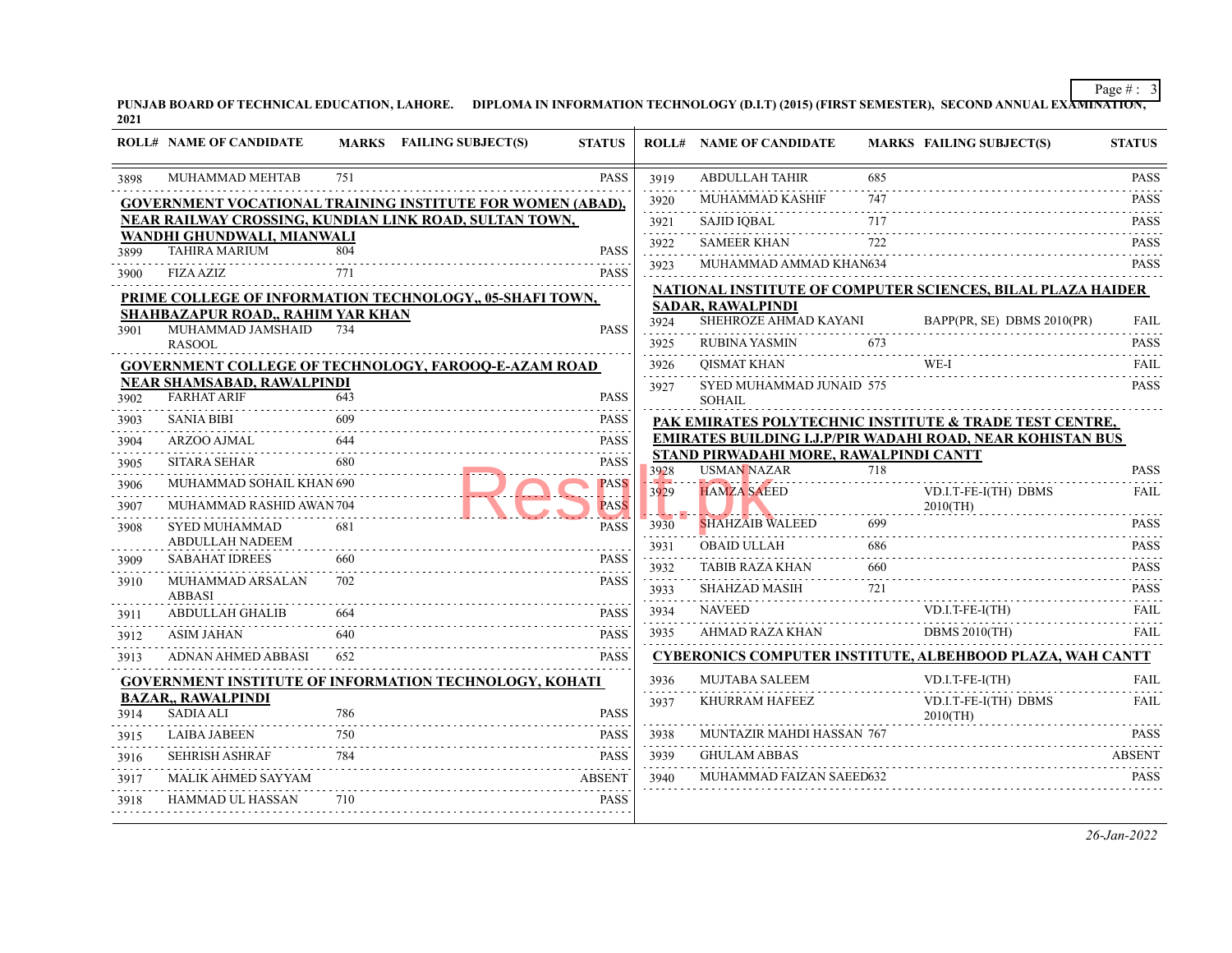PUNJAB BOARD OF TECHNICAL EDUCATION, LAHORE. DIPLOMA IN INFORMATION TECHNOLOGY (D.I.T) (2015) (FIRST SEMESTER), SECOND ANNUAL EXA<del>MINATION,</del><br>2021

| DIGITEC COMPUTER TRAINING CENTER, B-69, NEAR POST OFFICE LALA<br><b>RUKH, WAH CANTT</b><br><b>AKHTAR ALI</b><br><b>SAQIB KHAN</b><br>MUHAMMAD JUNAID SAQIB<br><b>GHAZANFAR IQBAL</b><br>KHADIJA BATOOL<br>POF WELFARE COMPUTER CENTER, IST FLOOR ALBAHBOOD PALZA<br>THE MALL, WAH CANTT<br><b>ATTA UR REHMAN</b><br><b>ZAIN RASHEED</b> | 816<br>787<br>813                                                                                                                                                                                           | VD.I.T-FE-I(TH) ICOS(TH)<br><b>DBMS 2010(TH)</b><br>PFF&PVB.NET(TH) | <b>FAIL</b><br>FAIL(No Chance)<br><b>ABSENT</b><br><b>PASS</b><br>.<br><b>PASS</b> | 3965<br>3966<br>.<br>3967<br>3968<br>3969<br>3970<br>3971                                                            | <b>SHERAZ YOUSAF</b><br>MUHAMMAD QASIM<br>RIMSHA JAVED<br><b>JUNAID IMTIAZ</b><br><b>BILAL AHMED</b><br><b>MUBASHER NASEER</b><br><b>ABBASI</b><br><b>ALI RAZA</b> | 791<br>820<br>797<br>and a state<br>775<br>729 | $VD.I.T-FE-I(TH)$                                   | <b>FAIL</b><br>$-1 - 1 - 1 - 1$                          |
|-----------------------------------------------------------------------------------------------------------------------------------------------------------------------------------------------------------------------------------------------------------------------------------------------------------------------------------------|-------------------------------------------------------------------------------------------------------------------------------------------------------------------------------------------------------------|---------------------------------------------------------------------|------------------------------------------------------------------------------------|----------------------------------------------------------------------------------------------------------------------|--------------------------------------------------------------------------------------------------------------------------------------------------------------------|------------------------------------------------|-----------------------------------------------------|----------------------------------------------------------|
|                                                                                                                                                                                                                                                                                                                                         |                                                                                                                                                                                                             |                                                                     |                                                                                    |                                                                                                                      |                                                                                                                                                                    |                                                |                                                     | <b>PASS</b><br>.                                         |
|                                                                                                                                                                                                                                                                                                                                         |                                                                                                                                                                                                             |                                                                     |                                                                                    |                                                                                                                      |                                                                                                                                                                    |                                                |                                                     | <b>PASS</b><br><b>PASS</b><br><b>PASS</b><br><b>PASS</b> |
|                                                                                                                                                                                                                                                                                                                                         |                                                                                                                                                                                                             |                                                                     |                                                                                    |                                                                                                                      |                                                                                                                                                                    |                                                |                                                     |                                                          |
|                                                                                                                                                                                                                                                                                                                                         |                                                                                                                                                                                                             |                                                                     |                                                                                    |                                                                                                                      |                                                                                                                                                                    |                                                |                                                     |                                                          |
|                                                                                                                                                                                                                                                                                                                                         |                                                                                                                                                                                                             |                                                                     |                                                                                    |                                                                                                                      |                                                                                                                                                                    |                                                |                                                     |                                                          |
|                                                                                                                                                                                                                                                                                                                                         |                                                                                                                                                                                                             |                                                                     |                                                                                    |                                                                                                                      |                                                                                                                                                                    |                                                |                                                     |                                                          |
|                                                                                                                                                                                                                                                                                                                                         |                                                                                                                                                                                                             |                                                                     |                                                                                    |                                                                                                                      |                                                                                                                                                                    |                                                | PFF&PVB.NET(TH)                                     | FAIL                                                     |
|                                                                                                                                                                                                                                                                                                                                         |                                                                                                                                                                                                             |                                                                     |                                                                                    | 3972                                                                                                                 | ANEES-UR-REHMAN                                                                                                                                                    | 759                                            |                                                     | <b>PASS</b>                                              |
|                                                                                                                                                                                                                                                                                                                                         |                                                                                                                                                                                                             |                                                                     | <b>PASS</b>                                                                        | .<br>3973                                                                                                            | HAMZA AHMAD                                                                                                                                                        | 763                                            |                                                     | <b>PASS</b>                                              |
|                                                                                                                                                                                                                                                                                                                                         | 866                                                                                                                                                                                                         |                                                                     | <b>PASS</b>                                                                        | 3974                                                                                                                 | MUHAMMAD NOUMAN                                                                                                                                                    | 778                                            |                                                     | .<br><b>PASS</b>                                         |
|                                                                                                                                                                                                                                                                                                                                         |                                                                                                                                                                                                             |                                                                     |                                                                                    | 3975                                                                                                                 | <b>KHIZAR NAEEM</b>                                                                                                                                                | 816                                            |                                                     | 1.1.1.1.1<br><b>PASS</b>                                 |
|                                                                                                                                                                                                                                                                                                                                         |                                                                                                                                                                                                             |                                                                     |                                                                                    | 3976                                                                                                                 | <b>MUZAMMIL SULTAN</b>                                                                                                                                             | 813                                            |                                                     | <b>PASS</b>                                              |
|                                                                                                                                                                                                                                                                                                                                         |                                                                                                                                                                                                             |                                                                     |                                                                                    | 3977                                                                                                                 | <b>UMAR MEHMOOD</b>                                                                                                                                                | 832                                            |                                                     | <b>PASS</b>                                              |
|                                                                                                                                                                                                                                                                                                                                         |                                                                                                                                                                                                             |                                                                     |                                                                                    | 3978                                                                                                                 | <b>UMME E ZIAD</b>                                                                                                                                                 | 847                                            |                                                     | .<br><b>PASS</b>                                         |
| <b>SAEED</b>                                                                                                                                                                                                                                                                                                                            |                                                                                                                                                                                                             |                                                                     |                                                                                    | 3979                                                                                                                 | <b>TURAB ZAHRA</b>                                                                                                                                                 | 824                                            |                                                     | .<br><b>PASS</b>                                         |
| <b>WAQAS AHMAD</b>                                                                                                                                                                                                                                                                                                                      | 788                                                                                                                                                                                                         |                                                                     | <b>PASS</b>                                                                        | $3980 -$                                                                                                             |                                                                                                                                                                    |                                                |                                                     | <b>PASS</b>                                              |
| MUHAMMAD UMAR                                                                                                                                                                                                                                                                                                                           | 836                                                                                                                                                                                                         |                                                                     | <b>PASS</b>                                                                        | 3981                                                                                                                 | <b>LAIBA NASIR</b>                                                                                                                                                 | 793                                            |                                                     | <b>PASS</b><br>.                                         |
|                                                                                                                                                                                                                                                                                                                                         | 779                                                                                                                                                                                                         |                                                                     | <b>PASS</b>                                                                        | 3982                                                                                                                 | SIDDIQUA RANI                                                                                                                                                      | 821                                            |                                                     | <b>PASS</b><br>.                                         |
| MUHAMMAD HARIS BIN                                                                                                                                                                                                                                                                                                                      | 771                                                                                                                                                                                                         |                                                                     |                                                                                    | 3983                                                                                                                 | <b>KAINAT BIBI</b>                                                                                                                                                 | 790                                            |                                                     | <b>PASS</b><br>.                                         |
| ABDULLAH                                                                                                                                                                                                                                                                                                                                | 797                                                                                                                                                                                                         |                                                                     | <b>PASS</b>                                                                        | 3984                                                                                                                 | MUHAMMAD RAFEY                                                                                                                                                     |                                                |                                                     | <b>ABSENT</b>                                            |
| SHEIKH MUHAMMAD                                                                                                                                                                                                                                                                                                                         |                                                                                                                                                                                                             |                                                                     | <b>ABSENT</b>                                                                      | 3985                                                                                                                 | <b>ADDAN RAUF</b>                                                                                                                                                  | 862                                            |                                                     | <b>PASS</b>                                              |
| <b>HAIDER</b>                                                                                                                                                                                                                                                                                                                           |                                                                                                                                                                                                             |                                                                     |                                                                                    | 3986                                                                                                                 | <b>SAIRA SAJJAD</b>                                                                                                                                                | 832                                            |                                                     | <b>PASS</b>                                              |
|                                                                                                                                                                                                                                                                                                                                         |                                                                                                                                                                                                             |                                                                     |                                                                                    | 3987<br>.                                                                                                            | MUHAMMAD AYAZ BAIG                                                                                                                                                 | 806                                            |                                                     | <b>PASS</b><br>.                                         |
|                                                                                                                                                                                                                                                                                                                                         |                                                                                                                                                                                                             |                                                                     |                                                                                    | 3988                                                                                                                 | MEHTAB AZIZ MUGHAL                                                                                                                                                 | 791                                            |                                                     | <b>PASS</b><br>$-1 - 1 - 1$                              |
|                                                                                                                                                                                                                                                                                                                                         |                                                                                                                                                                                                             |                                                                     |                                                                                    | 3989<br>والمتعاملات                                                                                                  | MUHAMMAD MOIZ KHAN                                                                                                                                                 | 781                                            |                                                     | <b>PASS</b><br>.                                         |
| <b>ADEEL IRSHAD</b>                                                                                                                                                                                                                                                                                                                     | 789                                                                                                                                                                                                         |                                                                     | <b>PASS</b>                                                                        | 3990                                                                                                                 | MUHAMMAD IJAZ                                                                                                                                                      | 749                                            |                                                     | <b>PASS</b>                                              |
| <b>REHAN SHAHID</b>                                                                                                                                                                                                                                                                                                                     | 758                                                                                                                                                                                                         |                                                                     | <b>PASS</b>                                                                        | 3991                                                                                                                 | <b>FAIZ RASOOL</b>                                                                                                                                                 | 778                                            |                                                     | <b>PASS</b>                                              |
| HAFIZ ASHIR AHMED                                                                                                                                                                                                                                                                                                                       | 791                                                                                                                                                                                                         |                                                                     | <b>PASS</b>                                                                        | 3992                                                                                                                 |                                                                                                                                                                    |                                                |                                                     | <b>PASS</b>                                              |
| <b>MARYAM FATIMA</b>                                                                                                                                                                                                                                                                                                                    | 835                                                                                                                                                                                                         |                                                                     | <b>PASS</b>                                                                        | 3993                                                                                                                 | <b>SHAHZAIB KHAN</b>                                                                                                                                               | 756                                            |                                                     | <b>PASS</b>                                              |
|                                                                                                                                                                                                                                                                                                                                         | <b>HAMZA FAROOQ</b><br><b>SHAHRUKH MEHMOOD</b><br><b>FAREEHA SAJJAD</b><br>MUHAMMAD AHMED<br><b>OSAMA WAHEED</b><br><b>RIAZ</b><br><b>RIMSHA ALI</b><br>MUHAMMAD USMAN<br>MUHAMMAD ZEESHAN<br><b>SALEEM</b> | 832<br>818<br>826<br>796<br>779<br>793                              | VD.I.T-FE-I(TH)                                                                    | <b>PASS</b><br><b>PASS</b><br><b>FAIL</b><br><b>PASS</b><br><b>PASS</b><br><b>PASS</b><br><b>PASS</b><br><b>PASS</b> | .                                                                                                                                                                  | <b>SHAH</b>                                    | MUHAMMAD IBRAR KHAN 790<br>MUHAMMAD ADIL HAFEEZ 722 | .                                                        |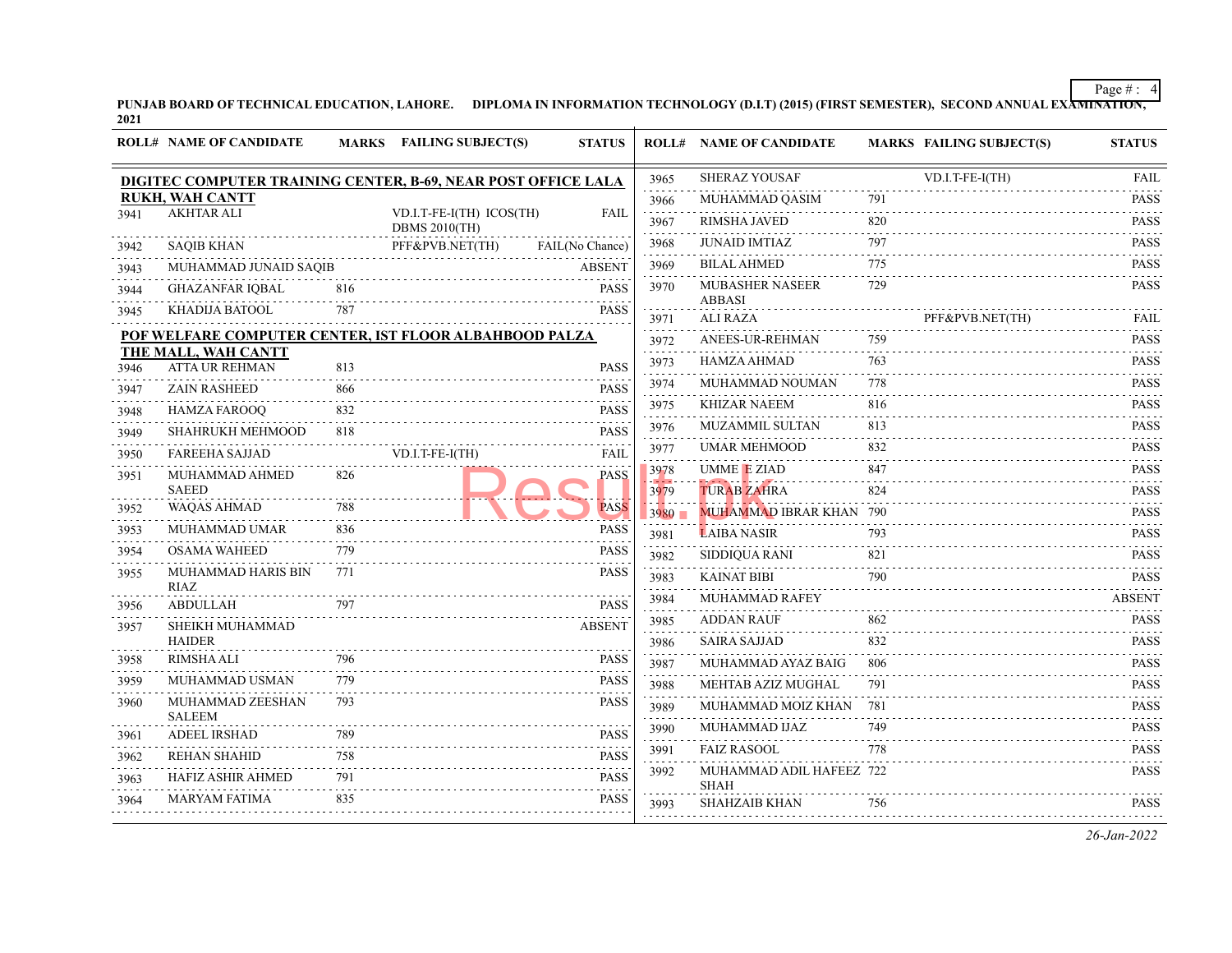PUNJAB BOARD OF TECHNICAL EDUCATION, LAHORE. DIPLOMA IN INFORMATION TECHNOLOGY (D.I.T) (2015) (FIRST SEMESTER), SECOND ANNUAL EXAMINATION<del>,</del><br>2021

|      | <b>ROLL# NAME OF CANDIDATE</b> |     | MARKS FAILING SUBJECT(S)<br><b>STATUS</b> | <b>ROLL# NAME OF CANDIDATE</b> | MARKS FAILING SUBJECT(S) | <b>STATUS</b> |
|------|--------------------------------|-----|-------------------------------------------|--------------------------------|--------------------------|---------------|
| 3994 | <b>HAMZA YOUSAF</b>            | 762 | <b>PASS</b>                               |                                |                          |               |
| 3995 | AOSA JAVED                     | 833 | <b>PASS</b>                               |                                |                          |               |
| 3996 | HAMMAD BASHIR                  | 767 | <b>PASS</b>                               |                                |                          |               |
| 3997 | ATIFA GUL                      |     | .<br><b>ABSENT</b>                        |                                |                          |               |
| 3998 | <b>HASSAN PERVAIZ</b>          | 820 | <b>PASS</b>                               |                                |                          |               |
|      |                                |     |                                           |                                |                          |               |
|      |                                |     |                                           |                                |                          |               |
|      |                                |     |                                           |                                |                          |               |

Result.pk

Page # : 5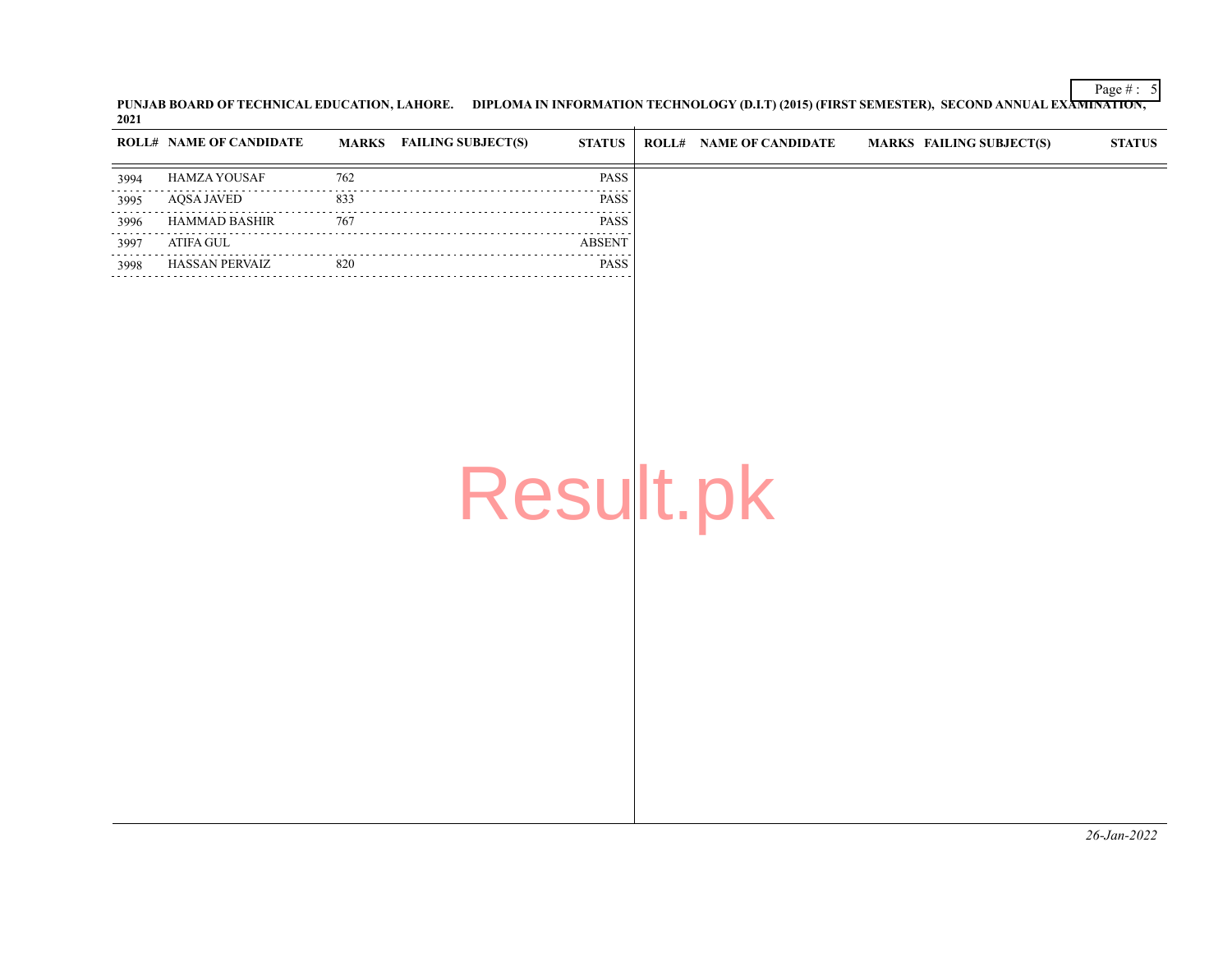**PUNJAB BOARD OF TECHNICAL EDUCATION, LAHORE. DIPLOMA IN INFORMATION TECHNOLOGY (D.I.T) (2015) (SECOND SEMESTER), SECOND ANNUAL EXAMINATION, 2021**  $\overline{+}$ 

|      | <b>ROLL# NAME OF CANDIDATE</b>                     | MARKS FAILING SUBJECT(S)                                          | <b>STATUS</b>    |                                           | <b>ROLL# NAME OF CANDIDATE</b>        | <b>MARKS FAILING SUBJECT(S)</b>                                                                                                                                                                                                | <b>STATUS</b>                               |
|------|----------------------------------------------------|-------------------------------------------------------------------|------------------|-------------------------------------------|---------------------------------------|--------------------------------------------------------------------------------------------------------------------------------------------------------------------------------------------------------------------------------|---------------------------------------------|
|      | JARANWALA ROAD,, FAISALABAD                        | THE REHMAN COLLEGE, OPP. MUNCIPAL DEGREE COLLEGE                  |                  | 4024                                      | MUHAMMAD IMRAN<br><b>HAIDER</b>       |                                                                                                                                                                                                                                | <b>FULL FAIL</b>                            |
| 3999 | <b>ABDUL REHMAN</b>                                | WEBDEV.(TH)                                                       | <b>FAIL</b>      | 4025                                      | MUHAMMAD ZAIN UL<br><b>ABDEEN</b>     | $VD.I.T-FE-II(TH)$ $GD&A(TH)$<br>WEBDEV.(TH)                                                                                                                                                                                   | <b>FAIL</b>                                 |
| 4000 | <b>IRAM JAVEED</b>                                 | $693 + 672 = 1365$                                                | <b>PASS</b><br>. | 4026                                      | MUHAMMAD IMTIAZ                       | $693 + 714 = 1407$                                                                                                                                                                                                             | <b>PASS</b>                                 |
| 4001 | MIAN MUHAMMAD<br><b>YOUNAS</b>                     | $626 + 561 = 1187$                                                | <b>PASS</b>      |                                           | <b>HAMEED</b>                         |                                                                                                                                                                                                                                |                                             |
| 4002 | <b>MAHNOOR MUSTAFA</b>                             |                                                                   | <b>FULL FAIL</b> | 4027<br>.                                 | ABDUL MALIK                           | $801 + 728 = 1529$                                                                                                                                                                                                             | <b>PASS</b><br>.                            |
| 4003 | <b>HAMZA JAVED</b>                                 | HAMZA JAVED FULL FAIL                                             | <b>FULL FAIL</b> | 4028                                      | MUHAMMAD TAUQEER<br><b>NASIR</b>      | $707 + 659 = 1366$                                                                                                                                                                                                             | <b>PASS</b>                                 |
| 4004 | MUHAMMAD HARIS KHAN $657 + 632 = 1289$             |                                                                   | <b>PASS</b>      | 4029                                      | <b>SHEHRYAR</b>                       | $729 + 691 = 1420$                                                                                                                                                                                                             | <b>PASS</b>                                 |
| 4005 |                                                    | $681 + 628 = 1309$<br>REHMAN ALI $681 + 628 = 1309$ PASS          |                  | 4030                                      | MUHAMMAD QASIM                        | $648 + 684 = 1332$                                                                                                                                                                                                             | <b>PASS</b>                                 |
| 4006 |                                                    | BILAL AHMAD 646 + 569 = 1215 PASS                                 |                  | 4031                                      | <b>SHAHZAD</b><br>MUHAMMAD WAHEED     | $707 + 718 = 1425$                                                                                                                                                                                                             | <b>PASS</b>                                 |
| 4007 | MUHAMMAD AWAIS                                     |                                                                   | <b>FULL FAIL</b> | .<br>4032                                 | ZIA ULLAH                             | MUHAMMAD WAHEED $707 + 718 = 1425$ PASS<br>$769 + 749 = 1518$                                                                                                                                                                  | <b>PASS</b>                                 |
| 4008 | <b>FAHAD IFTIKHAR</b>                              |                                                                   | <b>FULL FAIL</b> | .<br>4033                                 | <b>GULSHAN PERVEEN</b>                | $769 + 749 = 1518$<br>$803 + 766 = 1569$                                                                                                                                                                                       | .<br><b>PASS</b>                            |
| 4009 | MUHAMMAD DAWOOD<br><b>JAVED</b>                    | $634 + 664 = 1298$                                                | <b>PASS</b>      | .<br>4034<br>and a state.                 |                                       | HUMAIRA ALAM $830 + 777 = 1607$ PASS                                                                                                                                                                                           |                                             |
| 4010 | NAZMA BATOOL $705 + 695 = 1400$                    |                                                                   | <b>PASS</b>      | 4035                                      | MUHAMMAD USAMA                        | $739 + 756 = 1495$                                                                                                                                                                                                             | <b>PASS</b>                                 |
| 4011 | SAMEEN RANA $741 + 714 = 1455$                     |                                                                   | <b>PASS</b>      | Л.,<br>4036                               |                                       | KHALID AND A CONTROL CONTROL CONTROL CONTROL CONTROL CONTROL CONTROL CONTROL CONTROL CONTROL CONTROL CONTROL CONTROL CONTROL CONTROL CONTROL CONTROL CONTROL CONTROL CONTROL CONTROL CONTROL CONTROL CONTROL CONTROL CONTROL C | <b>PASS</b>                                 |
| 4012 | NOOR UL AIN FATIMA                                 |                                                                   | <b>FULL FAIL</b> | $\sim$ . The second second $\sim$<br>4037 |                                       | MUHAMMAD AWAIS $676 + 715 = 1391$<br>ALI HAIDER $661 + 703 = 1364$                                                                                                                                                             | .<br><b>PASS</b>                            |
| 4013 | MUHAMMAD ARSHAD $692 + 700 = 1392$                 |                                                                   | <b>PASS</b>      | is sa sa<br>4038                          | MUHAMMAD KASHIF HAYAT698 + 649 = 1347 | $\overline{8R}$ 661 + 703 = 1364                                                                                                                                                                                               | <b>PASS</b>                                 |
| 4014 | <b>KASHIF SALEEM</b>                               |                                                                   | <b>ABSENT</b>    | الماعات عامل<br>4039                      |                                       | FAHAD SALEEM $694 + 712 = 1406$                                                                                                                                                                                                | <b>PASS</b>                                 |
|      |                                                    | <b>GOVERNMENT TECHNICAL TRAINING INSTITUTE, BLOCK 16 NEAR GHQ</b> |                  | .<br>4040                                 | ABDUL HAMEED $731 + 735 = 1466$       |                                                                                                                                                                                                                                | $\mathbb{Z}$ is a single set<br><b>PASS</b> |
| 4015 | HOSPITAL, JOHARABAD (KHUSHAB)<br><b>SAAD HABIB</b> | VD.I.T-FE-II(TH) GD&A(TH)<br>WEBDEV.(TH)<br>.                     | FAIL             | .<br>4041                                 | QADEER AHMAD                          | VD.I.T-FE-II(TH, SE) GD&A(TH.<br>PR, SE) ICNET(TH, PR, SE)                                                                                                                                                                     | .<br><b>FAIL</b>                            |
| 4016 | <b>BASIT SULTAN</b> $786 + 757 = 1543$             |                                                                   | <b>PASS</b>      |                                           |                                       | PROJECT SA&D(TH, PR, SE)<br>WEBDEV.(TH, PR, SE)                                                                                                                                                                                |                                             |
| 4017 | MUHAMMAD ADEEL $698 + 735 = 1433$                  |                                                                   | <b>PASS</b>      | 4042                                      | MUSHARRAF HAMEED                      | $673 + 672 = 1345$                                                                                                                                                                                                             | <b>PASS</b>                                 |
| 4018 | MUHAMMAD IMRAN                                     | $727 + 692 = 1419$                                                | <b>PASS</b><br>. | .<br>4043                                 | SAFI-UR-REHMAN SHAH                   | WE-II<br>WE-II FAIL                                                                                                                                                                                                            | <b>FAIL</b>                                 |
| 4019 |                                                    |                                                                   |                  | .<br>4044                                 | <b>IMRAN YOUSAF</b>                   | $737 + 729 = 1466$<br>$\Delta F$ 737 + 729 = 1466                                                                                                                                                                              | <b>PASS</b>                                 |
| 4020 | MUHAMMAD DANISH WEBDEV.(TH)                        | WEBDEV.(TH) FAIL                                                  |                  | 4045                                      |                                       | $SARFRAZ SHOUKAT 731 + 722 = 1453$                                                                                                                                                                                             | <b>PASS</b>                                 |
| 4021 | MUHAMMAD DILAWAR                                   | $704 + 652 = 1356$                                                | <b>PASS</b>      | .<br>4046<br>.                            |                                       | DUA AKRAM $770 + 744 = 1514$                                                                                                                                                                                                   | .<br><b>PASS</b><br>.                       |
| 4022 | MUHAMMAD NADEEM                                    | $759 + 734 = 1493$                                                | <b>PASS</b>      | 4047                                      |                                       | USAMA SAQIB GD&A(TH) WEBDEV.(TH)                                                                                                                                                                                               | FAII.<br>.                                  |
| 4023 | <b>ASHAAR MASOOD</b>                               | $705 + 721 = 1426$                                                | <b>PASS</b>      | 4048                                      | ATIF AZIZ $770 + 750 = 1520$          | ATIF AZIZ $770 + 750 = 1520$ PASS                                                                                                                                                                                              |                                             |
|      |                                                    |                                                                   |                  |                                           |                                       |                                                                                                                                                                                                                                |                                             |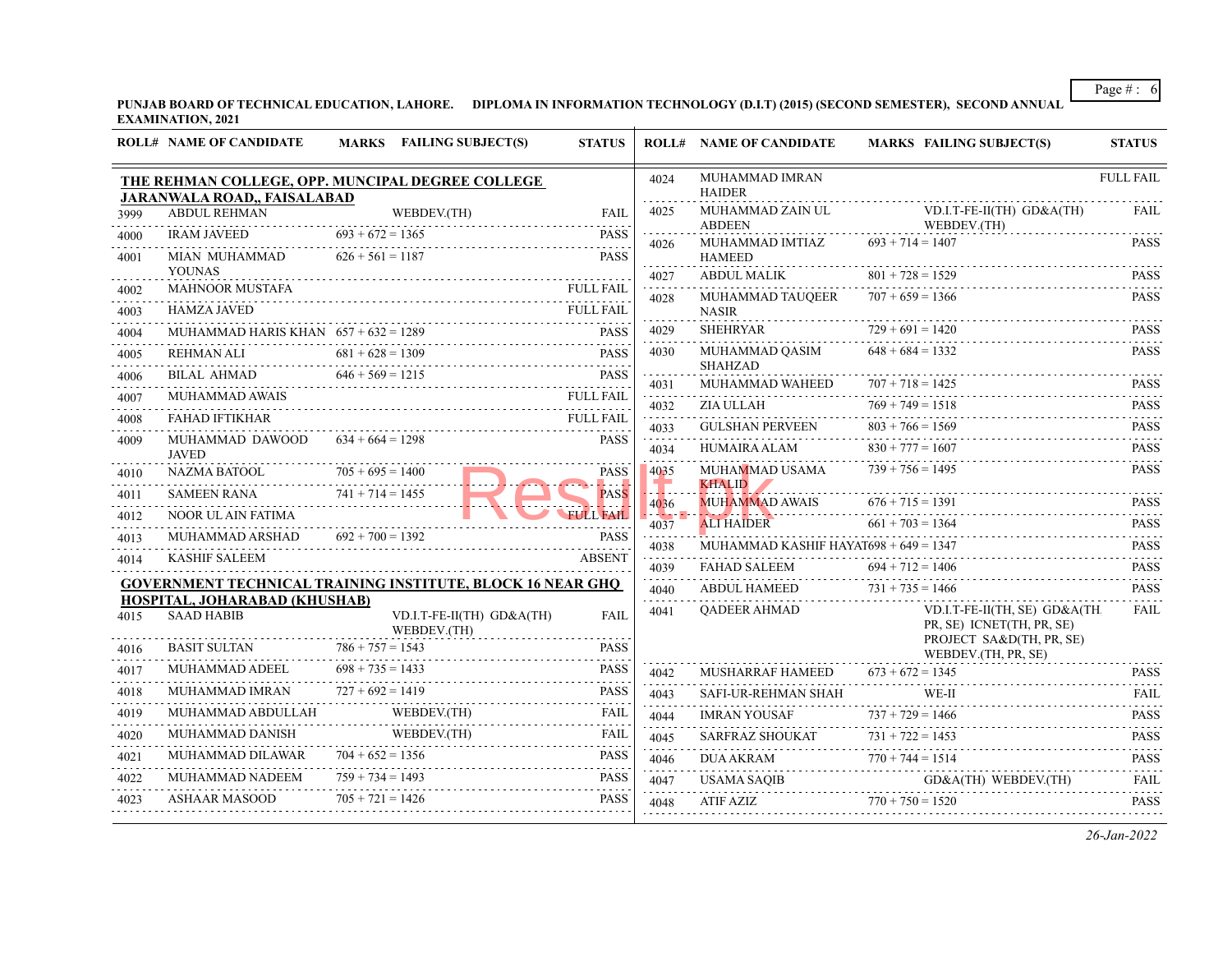**PUNJAB BOARD OF TECHNICAL EDUCATION, LAHORE. DIPLOMA IN INFORMATION TECHNOLOGY (D.I.T) (2015) (SECOND SEMESTER), SECOND ANNUAL EXAMINATION, 2021**

|      | <b>ROLL# NAME OF CANDIDATE</b>                                                 |                    | MARKS FAILING SUBJECT(S)                               | <b>STATUS</b>            |           | <b>ROLL# NAME OF CANDIDATE</b>                          | MARKS FAILING SUBJECT(S)                                              | <b>STATUS</b>                                                                                                                                                       |
|------|--------------------------------------------------------------------------------|--------------------|--------------------------------------------------------|--------------------------|-----------|---------------------------------------------------------|-----------------------------------------------------------------------|---------------------------------------------------------------------------------------------------------------------------------------------------------------------|
| 4049 | KHURAM SHEHZAD                                                                 | $710 + 714 = 1424$ |                                                        | <b>PASS</b><br>-----<br> | 4074      | MUHAMMAD SHERAZ                                         | $790 + 763 = 1553$                                                    | PASS                                                                                                                                                                |
| 4050 | MUHAMMAD YASIR HAFEEZ $668 + 711 = 1379$                                       |                    |                                                        | <b>PASS</b>              | .<br>4075 | <b>NAEEM</b><br>MUHAMMAD ZOHAIB INAM $789 + 718 = 1507$ |                                                                       | <b>PASS</b>                                                                                                                                                         |
| 4051 | MUJAHID IQBAL                                                                  | $744 + 721 = 1465$ | $744 + 721 = 1465$ PASS                                | <b>PASS</b>              | .<br>4076 | MUHAMMAD AMJAD JAVED $729 + 702 = 1431$                 |                                                                       | .<br><b>PASS</b>                                                                                                                                                    |
| 4052 | MUHAMMAD FAHEEM $689 + 681 = 1370$<br>UHAMMAD FAHEEM 689 + 681 = 1370 PASS     |                    |                                                        | <b>PASS</b>              | 4077      | ABDUL REHMAN                                            | $657 + 659 = 1316$                                                    | <b>PASS</b>                                                                                                                                                         |
| 4053 | <b>WAJID ALI</b>                                                               |                    | FULL FAIL                                              |                          | .         | SYED MUHAMMAD                                           | $789 + 757 = 1546$                                                    | .<br><b>PASS</b>                                                                                                                                                    |
| 4054 | AHMAD FAROOQ                                                                   |                    | WEBDEV.(TH)                                            | FAIL                     | 4078      | <b>IBRAHIM</b>                                          |                                                                       |                                                                                                                                                                     |
| 4055 | JUWAIRIA SHAKEEL                                                               |                    | WE-II VD.I.T-FE-II(TH, SE)                             | FAIL                     | 4079      |                                                         | IBRAHIM<br>NADIA NOREEN $686 + 595 = 1281$                            | <b>PASS</b><br>.                                                                                                                                                    |
|      |                                                                                |                    | GD&A(TH, PR, SE) ICNET(TH,<br>PR, SE) PROJECT SA&D(PR, |                          | .<br>4080 |                                                         |                                                                       |                                                                                                                                                                     |
|      |                                                                                |                    | SE) WEBDEV.(TH, PR, SE)                                |                          | 4081<br>. |                                                         | $RAFIA RAFIQUE 805 + 772 = 1577\nABDULLAH SAN 666 + 659 = 1325\nPASS$ |                                                                                                                                                                     |
| 4056 | ASIA PERVEEN $698 + 702 = 1400$                                                |                    |                                                        | <b>PASS</b>              | 4082<br>. |                                                         | NEHA $814 + 807 = 1621$ PASS                                          |                                                                                                                                                                     |
| 4057 | MUHAMMAD ABDULLAH<br><b>FARID</b>                                              |                    |                                                        | <b>FULL FAIL</b>         | 4083      |                                                         | MUHAMMAD ZAIN JABBAR $733 + 636 = 1369$                               | <b>PASS</b>                                                                                                                                                         |
| 4058 |                                                                                |                    |                                                        |                          | 4084<br>. |                                                         | FATIMA GULZAR WEBDEV(TH) FAIL(No Chance)                              |                                                                                                                                                                     |
| 4059 | KASHIF ZULFIQAR $713 + 678 = 1391$ PASS<br>ABDUL WAHAB                         | $703 + 639 = 1342$ |                                                        | <b>PASS</b>              | 4085      |                                                         | REZWAN $733 + 680 = 1413$                                             | <b>PASS</b>                                                                                                                                                         |
| 4060 | SAQLAIN SHAH $708 + 650 = 1358$                                                |                    |                                                        | <b>PASS</b>              |           |                                                         | PUNJAB COMPUTER COLLEGE, RAILWAY SOCIETY PLAZA 43 ALLAMA              |                                                                                                                                                                     |
| 4061 |                                                                                |                    |                                                        | <b>FAIL</b>              | 4086      | <b>IOBAL ROAD, LAHORE</b>                               |                                                                       |                                                                                                                                                                     |
| 4062 | SAJID MASOOD WEBDEV.(TH)                                                       |                    |                                                        | <b>PASS</b>              |           | 4087 SALMAN IJAZ                                        | $4086$ SAAD UAZ 630 + 640 = 1270 PASS<br>WEBDEV.(TH)                  | FAII.                                                                                                                                                               |
| 4063 | ANWAR KHATOON $708 + 661 = 1369$ PASS                                          |                    |                                                        |                          | 4088      | <b>FAIZA RAZZAQ</b>                                     | VD.I.T-FE-II(TH) WEBDEV.                                              | <b>FAIL</b>                                                                                                                                                         |
| 4064 |                                                                                |                    |                                                        |                          |           |                                                         |                                                                       |                                                                                                                                                                     |
| 4065 | TALHA IJAZ<br>$731 + 672 = 1403$<br>PASS<br>ASAD MEHMOOD 657 + 691 = 1348 PASS |                    |                                                        |                          | 4089      |                                                         |                                                                       | <b>PASS</b>                                                                                                                                                         |
| 4066 | AQEEL AKMAL WEBDEV.(TH) FAIL (No Chance)                                       |                    |                                                        |                          | 4090      | ABDUL REHMAN $778 + 828 = 1606$                         |                                                                       | <b>PASS</b><br>$\frac{1}{2} \left( \frac{1}{2} \right) \left( \frac{1}{2} \right) \left( \frac{1}{2} \right) \left( \frac{1}{2} \right) \left( \frac{1}{2} \right)$ |
| 4067 | HAFIZ MUHAMMAD USMAN 684 + 650 = 1334                                          |                    |                                                        | <b>PASS</b>              | 4091      | MUHAMMAD WAHEED<br>AKBAR                                | $655 + 696 = 1351$                                                    | <b>PASS</b>                                                                                                                                                         |
| 4068 | MUHAMMAD FAISAL WEBDEV.(TH) FAIL(No Chance)                                    |                    |                                                        |                          | 4092      | SHUMAILA SHAHBAZ                                        | VD.I.T-FE-II(TH) WEBDEV.                                              | <b>FAIL</b>                                                                                                                                                         |
| 4069 | MUHAMMAD                                                                       |                    |                                                        | <b>ABSENT</b>            |           |                                                         | (TH)                                                                  |                                                                                                                                                                     |
| 4070 | SHUAIB-UR-REHMAN SHAH<br>MUHAMMAD ARBAB                                        | $688 + 642 = 1330$ |                                                        | <b>PASS</b>              | 4093      | <b>ANAM ABBAS</b>                                       | VD.I.T-FE-II(TH) WEBDEV.<br>(TH)                                      | FAII.                                                                                                                                                               |
|      | <b>SHAHID</b>                                                                  |                    |                                                        |                          | .<br>4094 | MISHA IRFAN                                             | WE-II VD.I.T-FE-II(TH)                                                | FAIL                                                                                                                                                                |
| 4071 |                                                                                |                    |                                                        |                          | .         |                                                         | WEBDEV.(TH)                                                           |                                                                                                                                                                     |
| 4072 | MJAD HUSSAIN WEBDEV(TH) FAIL(No Chance)<br>NASEEM ABBAS 680 + 654 = 1334 PASS  |                    |                                                        |                          | 4095<br>. | MUHAMMAD USMAN                                          | MUHAMMAD USMAN WEBDEV.(TH)                                            | FAIL<br>.                                                                                                                                                           |
| 4073 | WILADAT HUSSAIN WEBDEV.(TH) FAIL(No Chance)                                    |                    |                                                        |                          | 4096      |                                                         | FRRUKH YAMEEN 705 + 681 = 1386                                        | <b>PASS</b>                                                                                                                                                         |
|      | IT ACADEMY, PAF BASE ABID MAJEED ROAD,, LAHORE                                 |                    |                                                        |                          | 4097<br>. |                                                         | JANNAT UL FIRDOS WEBDEV.(TH) FAIL                                     |                                                                                                                                                                     |
|      |                                                                                |                    |                                                        |                          | 4098      | <b>ABDUL AHAD</b>                                       | $647 + 696 = 1343$                                                    | <b>PASS</b>                                                                                                                                                         |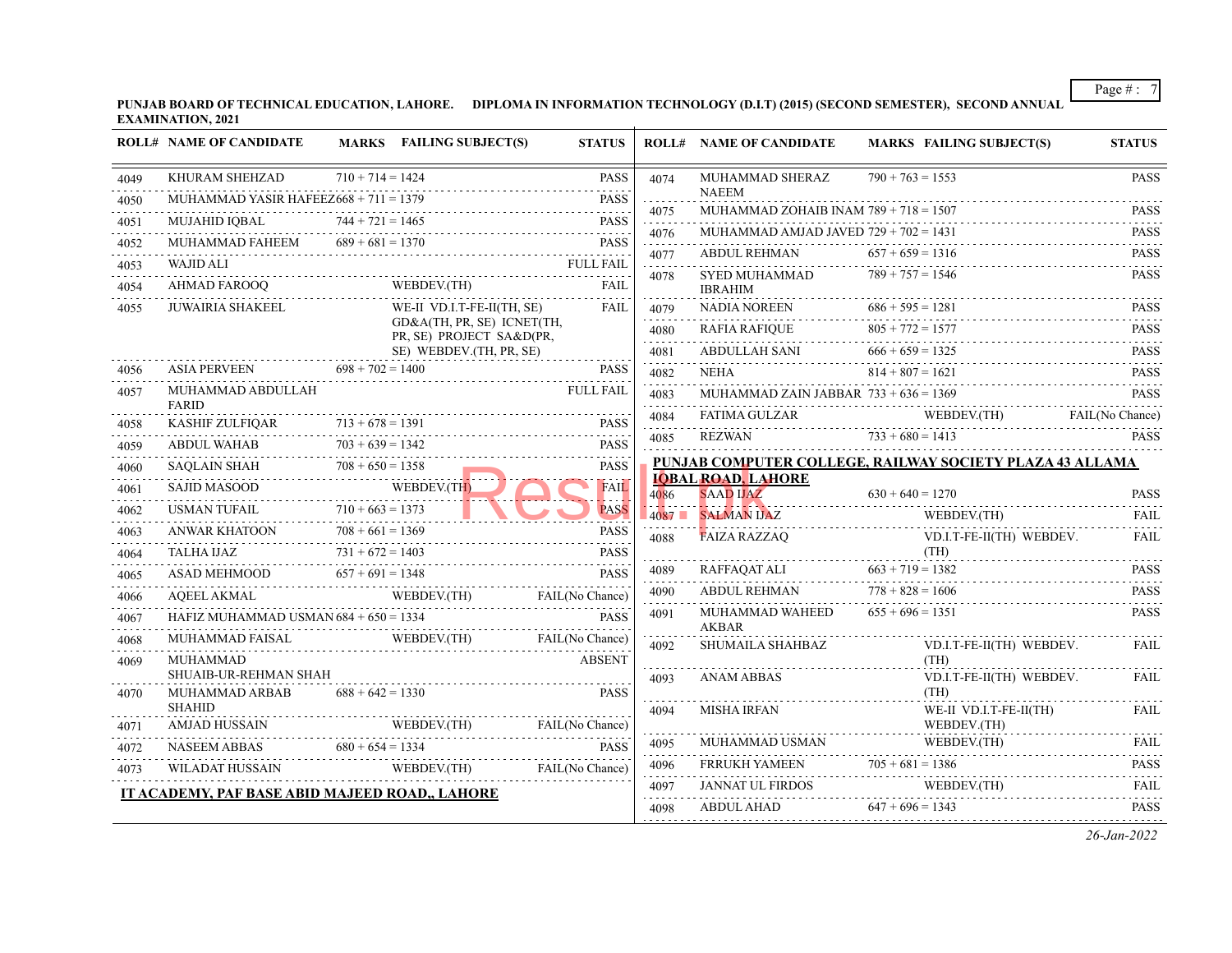**PUNJAB BOARD OF TECHNICAL EDUCATION, LAHORE. DIPLOMA IN INFORMATION TECHNOLOGY (D.I.T) (2015) (SECOND SEMESTER), SECOND ANNUAL EXAMINATION, 2021**

| $867 + 835 = 1702$<br><b>MUGHEES HANIF</b><br>WE-II WEBDEV.(TH)<br><b>SHARONIA ZARWISH</b><br>FAIL<br>4123<br>4099<br>.<br>$840 + 816 = 1656$<br><b>SABA SADIO</b><br>$GD&A(TH)$ $SA&D(TH)$<br>SIDRA BATOOL<br>FAIL<br>4124<br>4100<br><u>.</u><br>WEBDEV.(TH)<br>SAWAIRA BATOOL 817 + 816 = 1633<br>4125<br>$\begin{tabular}{lllllllll} \multicolumn{2}{l}{{\bf MUHAMMAD AWAS}} & & {\bf WEBDEV.(TH)} & {\bf FAIL} \\ \multicolumn{2}{l}{{\bf MARIA MUFTI}} & & {\bf 737 + 757 = 1494} & & {\bf PASS} \\ & & & {\bf 1498} & & {\bf 1588} \\ \multicolumn{2}{l}{{\bf MARIA MUFTI}} & & {\bf 2199} & {\bf 221} & {\bf 231} & {\bf 231} & {\bf 249} \\ \multicolumn{2}{l}{{\bf MUIAUMAD AWAS}} & & {\bf 158} & {\bf 221}$<br>4101<br>.<br>WEBDEV.(TH)<br>$4126$ FIZA AZIZ WEBDEV.(TH)<br>4102<br><b>FARHAT YASMEEN</b><br>WEBDEV.(TH)<br>FARHAT YASMEEN WEBDEV.(TH)<br>4127<br>$667 + 669 = 1336$<br><b>NAJAF AMIN</b><br><b>PASS</b><br>$667 + 669 = 1336$<br>4103<br><u>.</u><br>4128<br><b>FARIHA YASMEEN</b><br>.<br>MUHAMMAD KHUBAIB<br>4104<br>PRIME COLLEGE OF INFORMATION TECHNOLOGY,, 05-SHAFI TOWN,<br>WEBDEV.(TH)<br><b>HUSSNAIN GHAFFAR</b><br>FAIL<br>4105<br>SHAHBAZAPUR ROAD,, RAHIM YAR KHAN<br>WEBDEV.(TH)<br>MUHAMMAD ZAHID<br>FAIL<br>SA&D(TH) WEBDEV.(TH)<br><b>SHAH ZAIB GHOUS</b><br>4106<br>4129<br>$WEBDEV(TH)$ $FAIL(No)$<br>$741 + 691 = 1432$<br><b>PASS</b><br>ASMA<br>4107<br>MUHAMMAD ALI<br>4130<br><b>SOCIETY COLLEGE OF COMPUTER SCIENCES,, 5-JAHANGIR ROAD, GUNJ</b><br>GOVERNMENT COLLEGE OF TECHNOLOGY, FAROOQ-E-AZAM ROAD<br><b>MUGHALPURA, LAHORE</b><br><b>NEAR SHAMSABAD, RAWALPINDI</b><br><b>NAYAB</b><br>$840 + 833 = 1673$<br><b>PASS</b><br>4108<br><b>FARHAT ARIF</b><br>$643 + 716 = 1359$<br>4131<br>.<br>$746 + 767 = 1513$<br>THE BRAINS COLLEGE OF INFORMATION TECHNOLOGY & HARDWARE<br>HURMAT SHARIF<br>4132<br>.<br><b>ENGINEERING, 26 QUEENS ROAD, LAHORE</b><br>$712 + 753 = 1465$<br><b>MADIHA BATOOL</b><br>$-4133$<br><b>ASMA IMRAN</b><br>$777 + 764 = 1541$<br><b>PASS</b><br>4109<br>ALISHBA NAZIR $660 + 745 = 1405$<br>4134<br>WEBDEV.(TH)<br>ABDUL MOEIZ<br>4110<br><b>FAIL</b><br>والمساوية<br>$609 + 698 = 1307$<br><b>SANJA BIBI</b> $609 + 698 = 1307$<br>4135<br>MUHAMMAD MEHTAB $751 + 744 = 1495$<br><b>PASS</b><br>4111<br>ARZOO AJMAL<br>$644 + 654 = 1298$<br>4136<br>ZEESHAN ABDUL WAHID $755 + 746 = 1501$<br><b>PASS</b><br>4112<br><b>SITARA SEHAR</b><br>GD&A(TH, PR) ICNET(PR)<br>4137<br>WEBDEV.(TH)<br>FAIL(No Chance)<br><b>JUNAID IQBAL MIR</b><br>4113<br>PROJECT SA&D(PR)<br>WEBDEV.(TH, PR)<br><b>GOVERNMENT VOCATIONAL TRAINING INSTITUTE FOR WOMEN (ABAD),</b><br>$769 + 748 = 1517$<br>MUHAMMAD SAGHIR<br>4138<br>NEAR RAILWAY CROSSING, KUNDIAN LINK ROAD, SULTAN TOWN,<br>.<br>MUHAMMAD SOHAIL KHAN 690 + 744 = 1434<br>WANDHI GHUNDWALI, MIANWALI<br>4139<br>.<br><b>MEHWISH SALEEM</b><br>$810 + 766 = 1576$<br><b>PASS</b><br>4114<br>MUHAMMAD RASHID AWAN $704 + 684 = 1388$<br>4140<br>$807 + 751 = 1558$<br><b>REHANA BIBI</b><br><b>PASS</b><br>4115<br><b>SYED MUHAMMAD</b><br>WEBDEV.(TH)<br>4141<br>.<br>$758 + 772 = 1530$<br><b>ABDULLAH NADEEM</b><br><b>ARFA ARFAT</b><br><b>PASS</b><br>4116<br>$733 + 779 = 1512$<br>$660 + 560 = 1220$<br><b>SABAHAT IDREES</b><br>4142<br><b>PASS</b><br><b>SALMA FATIMA</b><br>4117<br>.<br>MUHAMMAD ARSALAN<br>WEBDEV.(TH)<br>4143<br>$781 + 737 = 1518$<br><b>PASS</b><br>4118 | <b>ROLL# NAME OF CANDIDATE</b> | <b>MARKS</b> FAILING SUBJECT(S) | <b>STATUS</b> | <b>ROLL# NAME OF CANDIDATE</b> | <b>MARKS FAILING SUBJECT(S)</b> | <b>STATUS</b>                       |
|-------------------------------------------------------------------------------------------------------------------------------------------------------------------------------------------------------------------------------------------------------------------------------------------------------------------------------------------------------------------------------------------------------------------------------------------------------------------------------------------------------------------------------------------------------------------------------------------------------------------------------------------------------------------------------------------------------------------------------------------------------------------------------------------------------------------------------------------------------------------------------------------------------------------------------------------------------------------------------------------------------------------------------------------------------------------------------------------------------------------------------------------------------------------------------------------------------------------------------------------------------------------------------------------------------------------------------------------------------------------------------------------------------------------------------------------------------------------------------------------------------------------------------------------------------------------------------------------------------------------------------------------------------------------------------------------------------------------------------------------------------------------------------------------------------------------------------------------------------------------------------------------------------------------------------------------------------------------------------------------------------------------------------------------------------------------------------------------------------------------------------------------------------------------------------------------------------------------------------------------------------------------------------------------------------------------------------------------------------------------------------------------------------------------------------------------------------------------------------------------------------------------------------------------------------------------------------------------------------------------------------------------------------------------------------------------------------------------------------------------------------------------------------------------------------------------------------------------------------------------------------------------------------------------------------------------------------------------------------------------------------------------------------------------------------------------------------------------------------------------------------------------------------------------------------------------------------------------------------------------------------------------------------------------------------------------------------------------------------------------------------------------------------------------------------|--------------------------------|---------------------------------|---------------|--------------------------------|---------------------------------|-------------------------------------|
|                                                                                                                                                                                                                                                                                                                                                                                                                                                                                                                                                                                                                                                                                                                                                                                                                                                                                                                                                                                                                                                                                                                                                                                                                                                                                                                                                                                                                                                                                                                                                                                                                                                                                                                                                                                                                                                                                                                                                                                                                                                                                                                                                                                                                                                                                                                                                                                                                                                                                                                                                                                                                                                                                                                                                                                                                                                                                                                                                                                                                                                                                                                                                                                                                                                                                                                                                                                                                               |                                |                                 |               |                                |                                 | <b>PASS</b>                         |
|                                                                                                                                                                                                                                                                                                                                                                                                                                                                                                                                                                                                                                                                                                                                                                                                                                                                                                                                                                                                                                                                                                                                                                                                                                                                                                                                                                                                                                                                                                                                                                                                                                                                                                                                                                                                                                                                                                                                                                                                                                                                                                                                                                                                                                                                                                                                                                                                                                                                                                                                                                                                                                                                                                                                                                                                                                                                                                                                                                                                                                                                                                                                                                                                                                                                                                                                                                                                                               |                                |                                 |               |                                |                                 | <b>PASS</b><br>dia a dia a          |
|                                                                                                                                                                                                                                                                                                                                                                                                                                                                                                                                                                                                                                                                                                                                                                                                                                                                                                                                                                                                                                                                                                                                                                                                                                                                                                                                                                                                                                                                                                                                                                                                                                                                                                                                                                                                                                                                                                                                                                                                                                                                                                                                                                                                                                                                                                                                                                                                                                                                                                                                                                                                                                                                                                                                                                                                                                                                                                                                                                                                                                                                                                                                                                                                                                                                                                                                                                                                                               |                                |                                 |               |                                |                                 | <b>PASS</b>                         |
|                                                                                                                                                                                                                                                                                                                                                                                                                                                                                                                                                                                                                                                                                                                                                                                                                                                                                                                                                                                                                                                                                                                                                                                                                                                                                                                                                                                                                                                                                                                                                                                                                                                                                                                                                                                                                                                                                                                                                                                                                                                                                                                                                                                                                                                                                                                                                                                                                                                                                                                                                                                                                                                                                                                                                                                                                                                                                                                                                                                                                                                                                                                                                                                                                                                                                                                                                                                                                               |                                |                                 |               |                                |                                 | <b>FAIL</b>                         |
|                                                                                                                                                                                                                                                                                                                                                                                                                                                                                                                                                                                                                                                                                                                                                                                                                                                                                                                                                                                                                                                                                                                                                                                                                                                                                                                                                                                                                                                                                                                                                                                                                                                                                                                                                                                                                                                                                                                                                                                                                                                                                                                                                                                                                                                                                                                                                                                                                                                                                                                                                                                                                                                                                                                                                                                                                                                                                                                                                                                                                                                                                                                                                                                                                                                                                                                                                                                                                               |                                |                                 |               |                                |                                 | FAII.                               |
|                                                                                                                                                                                                                                                                                                                                                                                                                                                                                                                                                                                                                                                                                                                                                                                                                                                                                                                                                                                                                                                                                                                                                                                                                                                                                                                                                                                                                                                                                                                                                                                                                                                                                                                                                                                                                                                                                                                                                                                                                                                                                                                                                                                                                                                                                                                                                                                                                                                                                                                                                                                                                                                                                                                                                                                                                                                                                                                                                                                                                                                                                                                                                                                                                                                                                                                                                                                                                               |                                |                                 |               |                                |                                 | <b>ABSENT</b>                       |
|                                                                                                                                                                                                                                                                                                                                                                                                                                                                                                                                                                                                                                                                                                                                                                                                                                                                                                                                                                                                                                                                                                                                                                                                                                                                                                                                                                                                                                                                                                                                                                                                                                                                                                                                                                                                                                                                                                                                                                                                                                                                                                                                                                                                                                                                                                                                                                                                                                                                                                                                                                                                                                                                                                                                                                                                                                                                                                                                                                                                                                                                                                                                                                                                                                                                                                                                                                                                                               |                                |                                 |               |                                |                                 |                                     |
|                                                                                                                                                                                                                                                                                                                                                                                                                                                                                                                                                                                                                                                                                                                                                                                                                                                                                                                                                                                                                                                                                                                                                                                                                                                                                                                                                                                                                                                                                                                                                                                                                                                                                                                                                                                                                                                                                                                                                                                                                                                                                                                                                                                                                                                                                                                                                                                                                                                                                                                                                                                                                                                                                                                                                                                                                                                                                                                                                                                                                                                                                                                                                                                                                                                                                                                                                                                                                               |                                |                                 |               |                                |                                 |                                     |
|                                                                                                                                                                                                                                                                                                                                                                                                                                                                                                                                                                                                                                                                                                                                                                                                                                                                                                                                                                                                                                                                                                                                                                                                                                                                                                                                                                                                                                                                                                                                                                                                                                                                                                                                                                                                                                                                                                                                                                                                                                                                                                                                                                                                                                                                                                                                                                                                                                                                                                                                                                                                                                                                                                                                                                                                                                                                                                                                                                                                                                                                                                                                                                                                                                                                                                                                                                                                                               |                                |                                 |               |                                |                                 | <b>FAIL</b>                         |
|                                                                                                                                                                                                                                                                                                                                                                                                                                                                                                                                                                                                                                                                                                                                                                                                                                                                                                                                                                                                                                                                                                                                                                                                                                                                                                                                                                                                                                                                                                                                                                                                                                                                                                                                                                                                                                                                                                                                                                                                                                                                                                                                                                                                                                                                                                                                                                                                                                                                                                                                                                                                                                                                                                                                                                                                                                                                                                                                                                                                                                                                                                                                                                                                                                                                                                                                                                                                                               |                                |                                 |               |                                |                                 | FAIL(No Chance)                     |
|                                                                                                                                                                                                                                                                                                                                                                                                                                                                                                                                                                                                                                                                                                                                                                                                                                                                                                                                                                                                                                                                                                                                                                                                                                                                                                                                                                                                                                                                                                                                                                                                                                                                                                                                                                                                                                                                                                                                                                                                                                                                                                                                                                                                                                                                                                                                                                                                                                                                                                                                                                                                                                                                                                                                                                                                                                                                                                                                                                                                                                                                                                                                                                                                                                                                                                                                                                                                                               |                                |                                 |               |                                |                                 |                                     |
|                                                                                                                                                                                                                                                                                                                                                                                                                                                                                                                                                                                                                                                                                                                                                                                                                                                                                                                                                                                                                                                                                                                                                                                                                                                                                                                                                                                                                                                                                                                                                                                                                                                                                                                                                                                                                                                                                                                                                                                                                                                                                                                                                                                                                                                                                                                                                                                                                                                                                                                                                                                                                                                                                                                                                                                                                                                                                                                                                                                                                                                                                                                                                                                                                                                                                                                                                                                                                               |                                |                                 |               |                                |                                 | <b>PASS</b>                         |
|                                                                                                                                                                                                                                                                                                                                                                                                                                                                                                                                                                                                                                                                                                                                                                                                                                                                                                                                                                                                                                                                                                                                                                                                                                                                                                                                                                                                                                                                                                                                                                                                                                                                                                                                                                                                                                                                                                                                                                                                                                                                                                                                                                                                                                                                                                                                                                                                                                                                                                                                                                                                                                                                                                                                                                                                                                                                                                                                                                                                                                                                                                                                                                                                                                                                                                                                                                                                                               |                                |                                 |               |                                |                                 | <b>PASS</b>                         |
|                                                                                                                                                                                                                                                                                                                                                                                                                                                                                                                                                                                                                                                                                                                                                                                                                                                                                                                                                                                                                                                                                                                                                                                                                                                                                                                                                                                                                                                                                                                                                                                                                                                                                                                                                                                                                                                                                                                                                                                                                                                                                                                                                                                                                                                                                                                                                                                                                                                                                                                                                                                                                                                                                                                                                                                                                                                                                                                                                                                                                                                                                                                                                                                                                                                                                                                                                                                                                               |                                |                                 |               |                                |                                 | .<br><b>PASS</b>                    |
|                                                                                                                                                                                                                                                                                                                                                                                                                                                                                                                                                                                                                                                                                                                                                                                                                                                                                                                                                                                                                                                                                                                                                                                                                                                                                                                                                                                                                                                                                                                                                                                                                                                                                                                                                                                                                                                                                                                                                                                                                                                                                                                                                                                                                                                                                                                                                                                                                                                                                                                                                                                                                                                                                                                                                                                                                                                                                                                                                                                                                                                                                                                                                                                                                                                                                                                                                                                                                               |                                |                                 |               |                                |                                 | <b>PASS</b>                         |
|                                                                                                                                                                                                                                                                                                                                                                                                                                                                                                                                                                                                                                                                                                                                                                                                                                                                                                                                                                                                                                                                                                                                                                                                                                                                                                                                                                                                                                                                                                                                                                                                                                                                                                                                                                                                                                                                                                                                                                                                                                                                                                                                                                                                                                                                                                                                                                                                                                                                                                                                                                                                                                                                                                                                                                                                                                                                                                                                                                                                                                                                                                                                                                                                                                                                                                                                                                                                                               |                                |                                 |               |                                |                                 | .<br><b>PASS</b>                    |
|                                                                                                                                                                                                                                                                                                                                                                                                                                                                                                                                                                                                                                                                                                                                                                                                                                                                                                                                                                                                                                                                                                                                                                                                                                                                                                                                                                                                                                                                                                                                                                                                                                                                                                                                                                                                                                                                                                                                                                                                                                                                                                                                                                                                                                                                                                                                                                                                                                                                                                                                                                                                                                                                                                                                                                                                                                                                                                                                                                                                                                                                                                                                                                                                                                                                                                                                                                                                                               |                                |                                 |               |                                |                                 | a a a a a s<br><b>PASS</b>          |
|                                                                                                                                                                                                                                                                                                                                                                                                                                                                                                                                                                                                                                                                                                                                                                                                                                                                                                                                                                                                                                                                                                                                                                                                                                                                                                                                                                                                                                                                                                                                                                                                                                                                                                                                                                                                                                                                                                                                                                                                                                                                                                                                                                                                                                                                                                                                                                                                                                                                                                                                                                                                                                                                                                                                                                                                                                                                                                                                                                                                                                                                                                                                                                                                                                                                                                                                                                                                                               |                                |                                 |               |                                |                                 | <b>FAIL</b>                         |
|                                                                                                                                                                                                                                                                                                                                                                                                                                                                                                                                                                                                                                                                                                                                                                                                                                                                                                                                                                                                                                                                                                                                                                                                                                                                                                                                                                                                                                                                                                                                                                                                                                                                                                                                                                                                                                                                                                                                                                                                                                                                                                                                                                                                                                                                                                                                                                                                                                                                                                                                                                                                                                                                                                                                                                                                                                                                                                                                                                                                                                                                                                                                                                                                                                                                                                                                                                                                                               |                                |                                 |               |                                |                                 |                                     |
|                                                                                                                                                                                                                                                                                                                                                                                                                                                                                                                                                                                                                                                                                                                                                                                                                                                                                                                                                                                                                                                                                                                                                                                                                                                                                                                                                                                                                                                                                                                                                                                                                                                                                                                                                                                                                                                                                                                                                                                                                                                                                                                                                                                                                                                                                                                                                                                                                                                                                                                                                                                                                                                                                                                                                                                                                                                                                                                                                                                                                                                                                                                                                                                                                                                                                                                                                                                                                               |                                |                                 |               |                                |                                 | <b>PASS</b>                         |
|                                                                                                                                                                                                                                                                                                                                                                                                                                                                                                                                                                                                                                                                                                                                                                                                                                                                                                                                                                                                                                                                                                                                                                                                                                                                                                                                                                                                                                                                                                                                                                                                                                                                                                                                                                                                                                                                                                                                                                                                                                                                                                                                                                                                                                                                                                                                                                                                                                                                                                                                                                                                                                                                                                                                                                                                                                                                                                                                                                                                                                                                                                                                                                                                                                                                                                                                                                                                                               |                                |                                 |               |                                |                                 | <b>PASS</b>                         |
|                                                                                                                                                                                                                                                                                                                                                                                                                                                                                                                                                                                                                                                                                                                                                                                                                                                                                                                                                                                                                                                                                                                                                                                                                                                                                                                                                                                                                                                                                                                                                                                                                                                                                                                                                                                                                                                                                                                                                                                                                                                                                                                                                                                                                                                                                                                                                                                                                                                                                                                                                                                                                                                                                                                                                                                                                                                                                                                                                                                                                                                                                                                                                                                                                                                                                                                                                                                                                               |                                |                                 |               |                                |                                 | $\omega$ is a set of<br><b>PASS</b> |
|                                                                                                                                                                                                                                                                                                                                                                                                                                                                                                                                                                                                                                                                                                                                                                                                                                                                                                                                                                                                                                                                                                                                                                                                                                                                                                                                                                                                                                                                                                                                                                                                                                                                                                                                                                                                                                                                                                                                                                                                                                                                                                                                                                                                                                                                                                                                                                                                                                                                                                                                                                                                                                                                                                                                                                                                                                                                                                                                                                                                                                                                                                                                                                                                                                                                                                                                                                                                                               |                                |                                 |               |                                |                                 | .<br><b>FAIL</b>                    |
|                                                                                                                                                                                                                                                                                                                                                                                                                                                                                                                                                                                                                                                                                                                                                                                                                                                                                                                                                                                                                                                                                                                                                                                                                                                                                                                                                                                                                                                                                                                                                                                                                                                                                                                                                                                                                                                                                                                                                                                                                                                                                                                                                                                                                                                                                                                                                                                                                                                                                                                                                                                                                                                                                                                                                                                                                                                                                                                                                                                                                                                                                                                                                                                                                                                                                                                                                                                                                               |                                |                                 |               |                                |                                 |                                     |
|                                                                                                                                                                                                                                                                                                                                                                                                                                                                                                                                                                                                                                                                                                                                                                                                                                                                                                                                                                                                                                                                                                                                                                                                                                                                                                                                                                                                                                                                                                                                                                                                                                                                                                                                                                                                                                                                                                                                                                                                                                                                                                                                                                                                                                                                                                                                                                                                                                                                                                                                                                                                                                                                                                                                                                                                                                                                                                                                                                                                                                                                                                                                                                                                                                                                                                                                                                                                                               |                                |                                 |               |                                |                                 | <b>PASS</b><br>.                    |
|                                                                                                                                                                                                                                                                                                                                                                                                                                                                                                                                                                                                                                                                                                                                                                                                                                                                                                                                                                                                                                                                                                                                                                                                                                                                                                                                                                                                                                                                                                                                                                                                                                                                                                                                                                                                                                                                                                                                                                                                                                                                                                                                                                                                                                                                                                                                                                                                                                                                                                                                                                                                                                                                                                                                                                                                                                                                                                                                                                                                                                                                                                                                                                                                                                                                                                                                                                                                                               |                                |                                 |               | ABBASI                         |                                 | <b>FAIL</b>                         |
| $\begin{tabular}{lllllllllll} \texttt{MUQADAS GUL} & & & & & \texttt{781} + 737 = 1518 & & & \texttt{PASS} \\ \texttt{SADIA} & & & & \texttt{WebDEV(TH)} & & \texttt{FAIL} \\ \texttt{SADIA} & & & & \texttt{WebDEV(TH)} & & \texttt{FAIL} \\ \end{tabular}$<br>.<br>4119<br>$664 + 732 = 1396$<br><b>ABDULLAH GHALIB</b><br>4144                                                                                                                                                                                                                                                                                                                                                                                                                                                                                                                                                                                                                                                                                                                                                                                                                                                                                                                                                                                                                                                                                                                                                                                                                                                                                                                                                                                                                                                                                                                                                                                                                                                                                                                                                                                                                                                                                                                                                                                                                                                                                                                                                                                                                                                                                                                                                                                                                                                                                                                                                                                                                                                                                                                                                                                                                                                                                                                                                                                                                                                                                             |                                |                                 |               |                                |                                 | <b>PASS</b>                         |
| $821 + 791 = 1612$<br>.<br><b>PASS</b><br>TANVEER FATIMA<br>4120<br>$640 + 705 = 1345$<br>ASIM JAHAN<br>4145<br>.                                                                                                                                                                                                                                                                                                                                                                                                                                                                                                                                                                                                                                                                                                                                                                                                                                                                                                                                                                                                                                                                                                                                                                                                                                                                                                                                                                                                                                                                                                                                                                                                                                                                                                                                                                                                                                                                                                                                                                                                                                                                                                                                                                                                                                                                                                                                                                                                                                                                                                                                                                                                                                                                                                                                                                                                                                                                                                                                                                                                                                                                                                                                                                                                                                                                                                             |                                |                                 |               |                                |                                 | <b>PASS</b>                         |
| .<br>$768 + 773 = 1541$<br><b>KASHAF NIAZI</b><br><b>PASS</b><br>4121<br>$768 + 773 = 1541$<br>WE-II WEBDEV.(TH)<br>ADNAN AHMED ABBASI<br>4146                                                                                                                                                                                                                                                                                                                                                                                                                                                                                                                                                                                                                                                                                                                                                                                                                                                                                                                                                                                                                                                                                                                                                                                                                                                                                                                                                                                                                                                                                                                                                                                                                                                                                                                                                                                                                                                                                                                                                                                                                                                                                                                                                                                                                                                                                                                                                                                                                                                                                                                                                                                                                                                                                                                                                                                                                                                                                                                                                                                                                                                                                                                                                                                                                                                                                |                                |                                 |               |                                |                                 | <b>FAIL</b>                         |
| $804 + 781 = 1585$<br><b>PASS</b><br>TAHIRA MARIUM<br>4122                                                                                                                                                                                                                                                                                                                                                                                                                                                                                                                                                                                                                                                                                                                                                                                                                                                                                                                                                                                                                                                                                                                                                                                                                                                                                                                                                                                                                                                                                                                                                                                                                                                                                                                                                                                                                                                                                                                                                                                                                                                                                                                                                                                                                                                                                                                                                                                                                                                                                                                                                                                                                                                                                                                                                                                                                                                                                                                                                                                                                                                                                                                                                                                                                                                                                                                                                                    |                                |                                 |               |                                |                                 |                                     |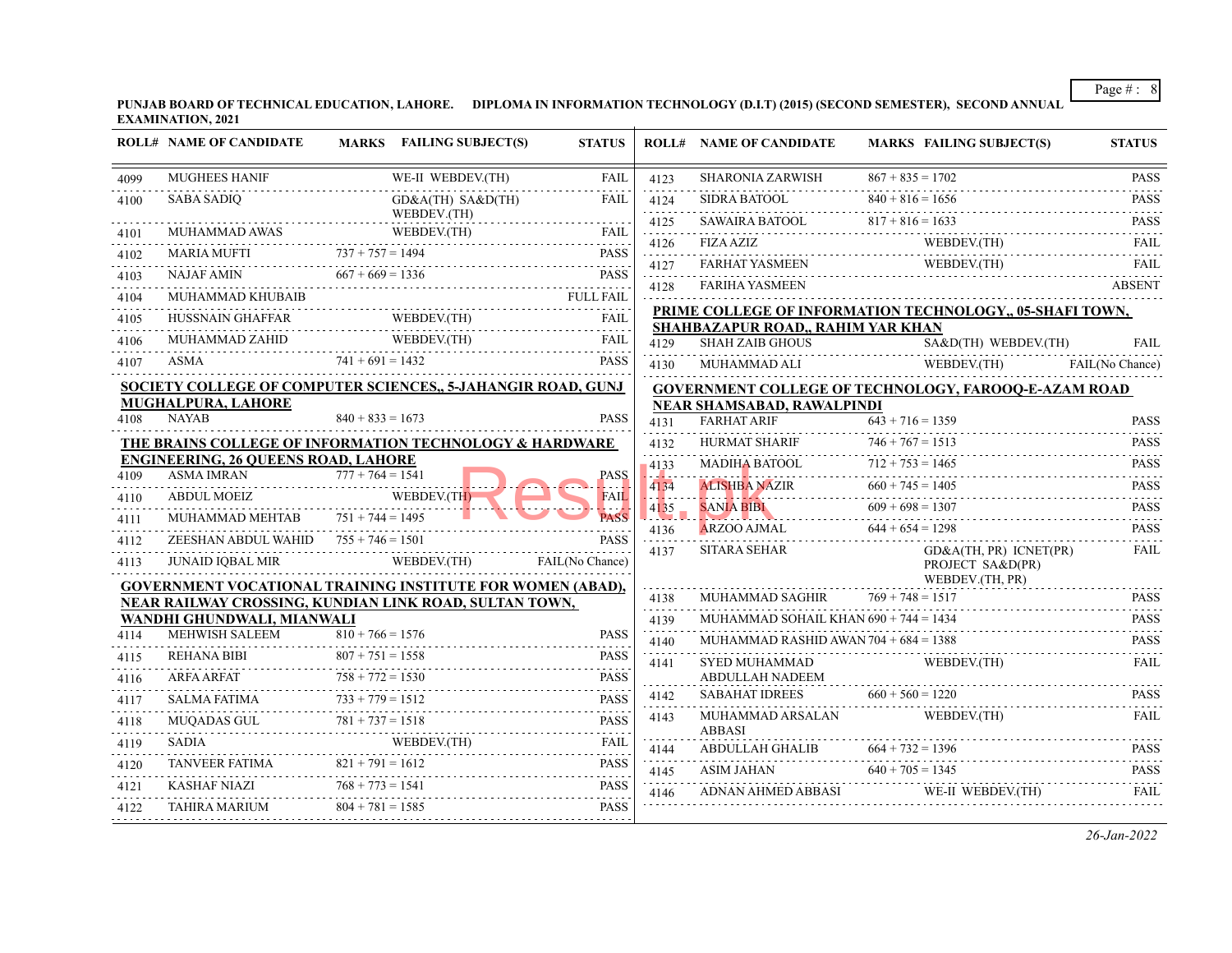**PUNJAB BOARD OF TECHNICAL EDUCATION, LAHORE. DIPLOMA IN INFORMATION TECHNOLOGY (D.I.T) (2015) (SECOND SEMESTER), SECOND ANNUAL EXAMINATION, 2021**

|           | <b>ROLL# NAME OF CANDIDATE</b>                                                             |                         | MARKS FAILING SUBJECT(S)                             | <b>STATUS</b>                                                                                                                                                                                                         |                                     | <b>ROLL# NAME OF CANDIDATE</b>                        | <b>MARKS FAILING SUBJECT(S)</b>                             | <b>STATUS</b>                                                       |
|-----------|--------------------------------------------------------------------------------------------|-------------------------|------------------------------------------------------|-----------------------------------------------------------------------------------------------------------------------------------------------------------------------------------------------------------------------|-------------------------------------|-------------------------------------------------------|-------------------------------------------------------------|---------------------------------------------------------------------|
| 4147      | ZEESHAN FAROOO                                                                             |                         | WEBDEV.(TH)                                          | FAIL(No Chance)                                                                                                                                                                                                       | 4170                                | <b>MALIK MOHAMMAD</b><br><b>USMAN</b>                 | WEBDEV.(TH)                                                 | <b>FAIL</b><br><u>.</u>                                             |
|           | <b>GOVERNMENT INSTITUTE OF INFORMATION TECHNOLOGY, KOHATI</b><br><b>BAZAR,, RAWALPINDI</b> |                         |                                                      |                                                                                                                                                                                                                       | 4171                                | <b>IRFAN HAIDER</b>                                   | $765 + 723 = 1488$                                          | <b>PASS</b>                                                         |
| 4148      | <b>MUZAMIL JAVED</b>                                                                       | $725 + 733 = 1458$      |                                                      | <b>PASS</b>                                                                                                                                                                                                           | .<br>4172                           | MUHAMMAD KASHIF                                       | $747 + 733 = 1480$                                          | <b>PASS</b><br>$- - - - - -$                                        |
| 4149      | <b>SADIA ALI</b>                                                                           | $786 + 752 = 1538$      |                                                      | <b>PASS</b>                                                                                                                                                                                                           | 4173                                | <b>SAJID IOBAL</b>                                    | $717 + 680 = 1397$                                          | <b>PASS</b><br>.                                                    |
| 4150      | <b>HIRA BIBI</b>                                                                           | $747 + 790 = 1537$      |                                                      | <b>PASS</b>                                                                                                                                                                                                           | 4174                                | MIAN MUHAMMAD AWAIS $724 + 731 = 1455$                |                                                             | <b>PASS</b>                                                         |
| 4151      | <b>LAIBA JABEEN</b>                                                                        | .<br>$750 + 771 = 1521$ |                                                      | <b>PASS</b>                                                                                                                                                                                                           | 4175                                | <b>SAMEER KHAN</b>                                    | WE-II VD.I.T-FE-II(TH)                                      | <b>FAIL</b>                                                         |
| 4152      | <b>SEHRISH ASHRAF</b>                                                                      | $784 + 798 = 1582$      |                                                      | <b>PASS</b>                                                                                                                                                                                                           |                                     |                                                       | GD&A(TH, PR) ICNET(TH, PR)<br>PROJECT SA&D(TH, PR)          |                                                                     |
| 4153      | MALIK AHMED SAYYAM                                                                         |                         | SA&D(TH) WEBDEV.(TH)                                 | <b>FAIL</b><br>.                                                                                                                                                                                                      |                                     |                                                       | WEBDEV.(TH, PR)                                             |                                                                     |
| 4154      | HAMMAD UL HASSAN                                                                           | $710 + 632 = 1342$      |                                                      | <b>PASS</b>                                                                                                                                                                                                           | 4176                                | MUHAMMAD UMER<br><b>FAROOO</b>                        | $685 + 728 = 1413$                                          | <b>PASS</b>                                                         |
| 4155      | <b>USAMA SAFDAR</b>                                                                        | $735 + 734 = 1469$      |                                                      | <b>PASS</b>                                                                                                                                                                                                           | 4177                                | MUHAMMAD MOEEN                                        | $715 + 632 = 1347$                                          | <b>PASS</b>                                                         |
| 4156      | MUHAMMAD IDREES IQBAL $730 + 693 = 1423$                                                   |                         |                                                      | <b>PASS</b><br>.                                                                                                                                                                                                      | and a state<br>4178                 | MUHAMMAD AMMAD KHAN $634 + 621 = 1255$                |                                                             | .<br><b>PASS</b>                                                    |
| 4157      | MUHAMMAD AZEEM                                                                             | $759 + 689 = 1448$      |                                                      | <b>PASS</b>                                                                                                                                                                                                           | 4179                                | HAFIZ MUHAMMAD USMAN $658 + 623 = 1281$               |                                                             | $\alpha$ , $\alpha$ , $\alpha$ , $\alpha$ , $\alpha$<br><b>PASS</b> |
| 4158      | <b>AMMAR MUNAWAR</b>                                                                       |                         | WE-II VD.I.T-FE-II(TH)<br>GD&A(TH, PR) ICNET(TH, PR) | <b>FAIL</b>                                                                                                                                                                                                           |                                     | <b>MASOOD</b>                                         |                                                             |                                                                     |
|           |                                                                                            |                         | PROJECT SA&D(TH, PR)                                 |                                                                                                                                                                                                                       | 14180                               | <b>SEHRISH GHAFOOR</b>                                | $844 + 790 = 1634$                                          | <b>PASS</b><br>111111                                               |
|           |                                                                                            |                         | WEBDEV.(TH, PR)                                      |                                                                                                                                                                                                                       | 4181                                | MUHAMMAD ABDULLAH $693 + 678 = 1371$<br><b>TUFAIL</b> |                                                             | <b>PASS</b>                                                         |
| 4159      | NABEEL BARNABAS                                                                            | $689 + 687 = 1376$      |                                                      | <b>PASS</b>                                                                                                                                                                                                           | 4182                                | <b>RAJA KHAYAM TAUQIR</b>                             | $659 + 611 = 1270$                                          | <b>PASS</b>                                                         |
| 4160<br>. | <b>ABDUL BASIT ABBASI</b>                                                                  | $718 + 727 = 1445$      |                                                      | <b>PASS</b>                                                                                                                                                                                                           | 4183                                | MOHAMMAD BILAL MAJID $719 + 622 = 1341$               |                                                             | <b>PASS</b>                                                         |
| 4161      | <b>UMAIR KHAN</b>                                                                          | $660 + 649 = 1309$      |                                                      | <b>PASS</b><br>.                                                                                                                                                                                                      | .<br>4184                           | <b>SARROSH ATIO</b>                                   | $608 + 571 = 1179$                                          | <b>PASS</b>                                                         |
| 4162      | AMIR KHAN                                                                                  | $673 + 690 = 1363$      |                                                      | <b>PASS</b><br>$- - - - - -$                                                                                                                                                                                          | .<br>4185<br>and a state            | <b>SABA NAZ</b>                                       |                                                             | <b>ABSENT</b>                                                       |
| 4163      | HAIDER ALI BHATTI                                                                          | $763 + 818 = 1581$      |                                                      | <b>PASS</b><br>- - - - -                                                                                                                                                                                              | 4186                                | <b>SHAHANA IDREES</b>                                 |                                                             | <b>ABSENT</b>                                                       |
| 4164      | ABDULLAH TAHIR                                                                             | $685 + 710 = 1395$      |                                                      | <b>PASS</b>                                                                                                                                                                                                           | 4187<br>$\sim$ $\sim$ $\sim$ $\sim$ | <b>SHIZA</b>                                          |                                                             | ABSENT                                                              |
| 4165      | <b>SAAD AHMED</b>                                                                          | $711 + 795 = 1506$      |                                                      | <b>PASS</b>                                                                                                                                                                                                           | 4188                                | AKHMAD NAWAZ                                          | $663 + 655 = 1318$                                          | <b>PASS</b>                                                         |
| 4166      | HASSAN AHMED                                                                               | $709 + 709 = 1418$      |                                                      | <b>PASS</b><br>$\mathcal{L}^{\mathcal{A}}\left( \mathcal{A}^{\mathcal{A}}\right) =\mathcal{L}^{\mathcal{A}}\left( \mathcal{A}^{\mathcal{A}}\right) =\mathcal{L}^{\mathcal{A}}\left( \mathcal{A}^{\mathcal{A}}\right)$ | 4189                                | SYED DANYAL ARSHAD                                    | $638 + 652 = 1290$                                          | <b>PASS</b><br>1.1.1.1.1                                            |
| 4167      | MUHAMMAD ADAN<br><b>BUKHARI</b>                                                            | $755 + 744 = 1499$      |                                                      | <b>PASS</b>                                                                                                                                                                                                           | 4190<br>.                           | <b>AFTAB HASSAN</b>                                   | $636 + 566 = 1202$                                          | <b>PASS</b>                                                         |
| 4168      | <b>MUHAMMAD ANEES</b>                                                                      | $703 + 664 = 1367$      |                                                      | <b>PASS</b>                                                                                                                                                                                                           | 4191                                | TALHA QURASHI                                         | $657 + 586 = 1243$                                          | <b>PASS</b>                                                         |
| 4169      | <b>FAIZAN ABBAS</b>                                                                        |                         | WE-II VD.I.T-FE-II(TH)                               | <b>FAIL</b>                                                                                                                                                                                                           |                                     |                                                       | NATIONAL INSTITUTE OF COMPUTER SCIENCES, BILAL PLAZA HAIDER |                                                                     |
|           |                                                                                            |                         | GD&A(TH, PR) ICNET(TH, PR)<br>PROJECT SA&D(TH, PR)   |                                                                                                                                                                                                                       | 4192                                | <b>SADAR, RAWALPINDI</b><br>MUHAMMAD WASEEM           | $630 + 619 = 1249$                                          | <b>PASS</b>                                                         |
|           |                                                                                            |                         | WEBDEV.(TH, PR)                                      |                                                                                                                                                                                                                       | 4193                                | <b>AFRASIAB ASHRAF</b>                                | $713 + 716 = 1429$                                          | <b>PASS</b>                                                         |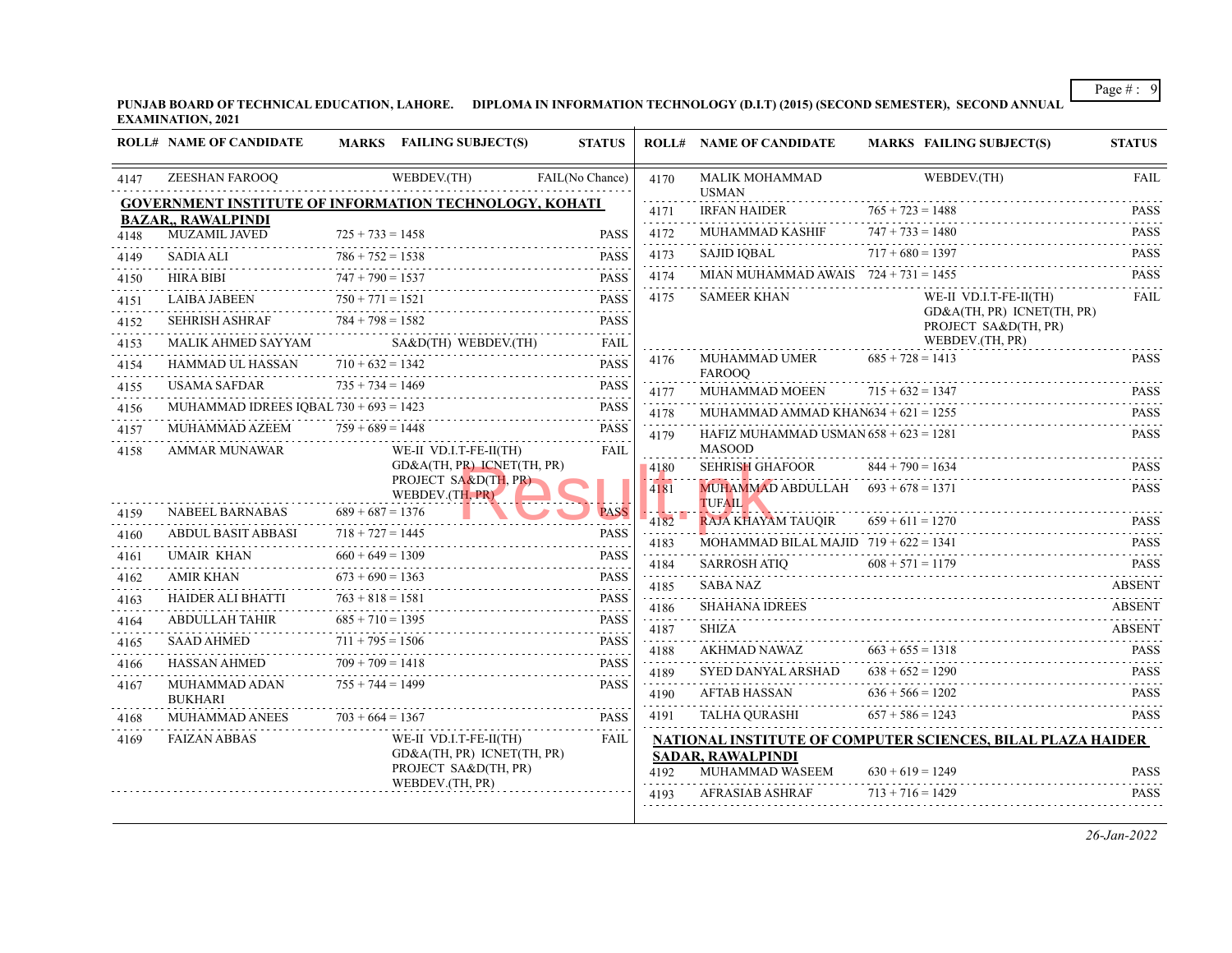**PUNJAB BOARD OF TECHNICAL EDUCATION, LAHORE. DIPLOMA IN INFORMATION TECHNOLOGY (D.I.T) (2015) (SECOND SEMESTER), SECOND ANNUAL EXAMINATION, 2021**

|      | <b>ROLL# NAME OF CANDIDATE</b>                                   |                         | MARKS FAILING SUBJECT(S)                           | <b>STATUS</b>            |               | <b>ROLL# NAME OF CANDIDATE</b>                       | <b>MARKS FAILING SUBJECT(S)</b>                                      | <b>STATUS</b>                                |
|------|------------------------------------------------------------------|-------------------------|----------------------------------------------------|--------------------------|---------------|------------------------------------------------------|----------------------------------------------------------------------|----------------------------------------------|
| 4194 | SHEHROZE AHMAD KAYANI                                            |                         | WE-II VD.I.T-FE-II(TH)                             | <b>FAIL</b>              | 4219          | <b>USAMA MEHMOOD</b>                                 | $702 + 762 = 1464$                                                   | <b>PASS</b>                                  |
|      |                                                                  |                         | GD&A(TH, PR) ICNET(TH, PR)<br>PROJECT SA&D(TH, PR) |                          | 4220          | <b>ZAMIN ABBAS</b>                                   | $714 + 685 = 1399$                                                   | <b>PASS</b>                                  |
|      |                                                                  |                         | WEBDEV.(TH, PR)                                    |                          | 4221          | MUHAMMAD NOMAN                                       | $685 + 714 = 1399$                                                   | <b>PASS</b>                                  |
| 4195 | MUHAMMAD AHMAD RAZA $618 + 623 = 1241$                           |                         |                                                    | <b>PASS</b>              | 4222          | <b>SHANZA ARIF</b>                                   | $755 + 765 = 1520$                                                   | <b>PASS</b>                                  |
| 4196 | RUBINA YASMIN                                                    | $673 + 679 = 1352$      |                                                    | <b>PASS</b>              | 4223          | AYESHA ZAHOOR                                        | $757 + 804 = 1561$                                                   | <b>PASS</b>                                  |
| 4197 | JALIL UR REHMAN                                                  | $692 + 765 = 1457$<br>. |                                                    | <b>PASS</b>              | 4224          | <b>ALINA KHALID</b>                                  | $847 + 838 = 1685$                                                   | <b>PASS</b>                                  |
| 4198 | MUHAMMAD QASIM                                                   | $743 + 766 = 1509$      |                                                    | <b>PASS</b>              | .<br>4225     | ARSHIA BIBI                                          | $805 + 820 = 1625$                                                   | $\omega$ is a set of $\omega$<br><b>PASS</b> |
| 4199 | RUMAIL GONISH                                                    | $746 + 757 = 1503$      |                                                    | <b>PASS</b>              | 4226          | <b>GHULAM ABBAS</b>                                  | WE-II VD.I.T-FE-II(TH)                                               | <b>FAIL</b>                                  |
| 4200 | QISMAT KHAN                                                      |                         | Fail In First Semester $+677$                      | <b>RL FIRST SEMESTER</b> |               |                                                      | GD&A(TH) ICNET(TH)<br>SA&D(TH) WEBDEV.(TH)                           |                                              |
| 4201 | MUHAMMAD HASSAN                                                  | $728 + 745 = 1473$      |                                                    | <b>PASS</b>              | 4227          | MUHAMMAD FAIZAN SAEED632 + $701 = 1333$              |                                                                      | .<br><b>PASS</b>                             |
| 4202 | MUHAMMAD MUZAMMIL $629 + 692 = 1321$<br><b>LODHI</b>             |                         |                                                    | <b>PASS</b>              | 4228          | TEHZEEB UL HASSAN                                    | $689 + 672 = 1361$                                                   | <b>PASS</b>                                  |
| 4203 | SYED MUHAMMAD JUNAID                                             |                         | <b>PROJECT</b>                                     | FAIL                     | 4229          | TAUQEER NAWAZ KHAN $778 + 668 = 1446$                |                                                                      | <b>PASS</b>                                  |
|      | <b>SOHAIL</b>                                                    |                         |                                                    |                          | 4230          | MUHAMMAD ASIM                                        | $772 + 633 = 1405$                                                   | <b>PASS</b><br>.                             |
| 4204 | HAMMAD RABBANI                                                   | $591 + 558 = 1149$      |                                                    | <b>PASS</b>              | 4231<br>and a | ATTA-UL-MUNHIM                                       | $772 + 642 = 1414$                                                   | <b>PASS</b>                                  |
| 4205 | MUHAMMAD ARFAH MALIK $610 + 602 = 1212$                          |                         |                                                    | <b>PASS</b>              | 4232          | SYEDA ZUKHRAF FATIMA $775 + 686 = 1461$              |                                                                      | <b>PASS</b><br>.                             |
|      | <b>CYBERONICS COMPUTER INSTITUTE, ALBEHBOOD PLAZA, WAH CANTT</b> |                         |                                                    |                          | 4233          | <b>ILYAS KHAN</b>                                    | $698 + 615 = 1313$                                                   | <b>PASS</b>                                  |
| 4206 | SYEDA LARAIB ZAHRA<br><b>KAZMI</b>                               | $863 + 840 = 1703$      |                                                    | <b>PASS</b>              |               |                                                      | <b>DIGITEC COMPUTER TRAINING CENTER, B-69, NEAR POST OFFICE LALA</b> |                                              |
| 4207 | ASMA KAZMI                                                       | $784 + 806 = 1590$      |                                                    | <b>PASS</b>              | 4234          | <b>RUKH, WAH CANTT</b><br><b>SYED HASNAIN HAIDER</b> | $793 + 784 = 1577$                                                   | <b>PASS</b>                                  |
| 4208 | HIRA RAZZAO                                                      | $732 + 716 = 1448$      |                                                    | <b>PASS</b>              |               | KAZMI                                                |                                                                      |                                              |
| 4209 | <b>FAIZA ASGHAR</b>                                              | $805 + 801 = 1606$      |                                                    | <b>PASS</b>              | 4235          | DANIA AZIZ                                           | $762 + 791 = 1553$                                                   | <b>PASS</b><br>2.2.2.2.2.1                   |
| 4210 | <b>BIBI RUKHSANA</b>                                             | $753 + 787 = 1540$      |                                                    | .<br><b>PASS</b>         | 4236<br>.     | MUHAMMAD WALEED                                      | $787 + 765 = 1552$                                                   | <b>PASS</b>                                  |
| 4211 | SHEHARYAR KHAN                                                   | $702 + 730 = 1432$      |                                                    | <b>PASS</b>              | 4237          | MUHAMMAD SHARAIN                                     | $791 + 790 = 1581$                                                   | <b>PASS</b><br>.                             |
| 4212 | RASHID ISMAIL                                                    | $725 + 733 = 1458$      |                                                    | <b>PASS</b>              | 4238          | AYESHA ZAINAB                                        | $851 + 817 = 1668$<br>AYESHA ZAINAB $851 + 817 = 1668$ PASS          |                                              |
| 4213 | <b>MUJTABA SALEEM</b>                                            |                         | Fail In First Semester + 558                       | <b>RL FIRST SEMESTER</b> | 4239          | <b>SABA MAJEED</b>                                   |                                                                      | <b>FULL FAIL</b>                             |
| 4214 | KHURRAM HAFEEZ                                                   |                         | Fail In First Semester + 684                       | <b>RL FIRST SEMESTER</b> | 4240          | TARIQ AHMAD                                          | $808 + 757 = 1565$                                                   | <b>PASS</b><br>$\omega$ is a direction.      |
| 4215 | ZEESHAN BUTT                                                     | $680 + 726 = 1406$      |                                                    | <b>PASS</b>              | 4241          | RIDA BATOOL                                          | $826 + 797 = 1623$                                                   | <b>PASS</b>                                  |
| 4216 | AMMAD ASLAM CHEEMA $687 + 740 = 1427$                            |                         |                                                    | <b>PASS</b>              | 4242          | SABA FIAZ                                            | VD.I.T-FE-II(SE) GD&A(TH, PR,<br>SE) ICNET(PR, SE) PROJECT           | <b>FAIL</b>                                  |
| 4217 | <b>WASIF ALI</b>                                                 |                         | WEBDEV.(TH)                                        | <b>FAIL</b>              |               |                                                      | SA&D(PR, SE) WEBDEV.(TH,                                             |                                              |
| 4218 | MUNTAZIR MAHDI HASSAN $767 + 727 = 1494$                         |                         |                                                    | <b>PASS</b>              | 4243          | GHAZANFAR IOBAL                                      | PR, SE)<br>$816 + 760 = 1576$                                        | <b>PASS</b>                                  |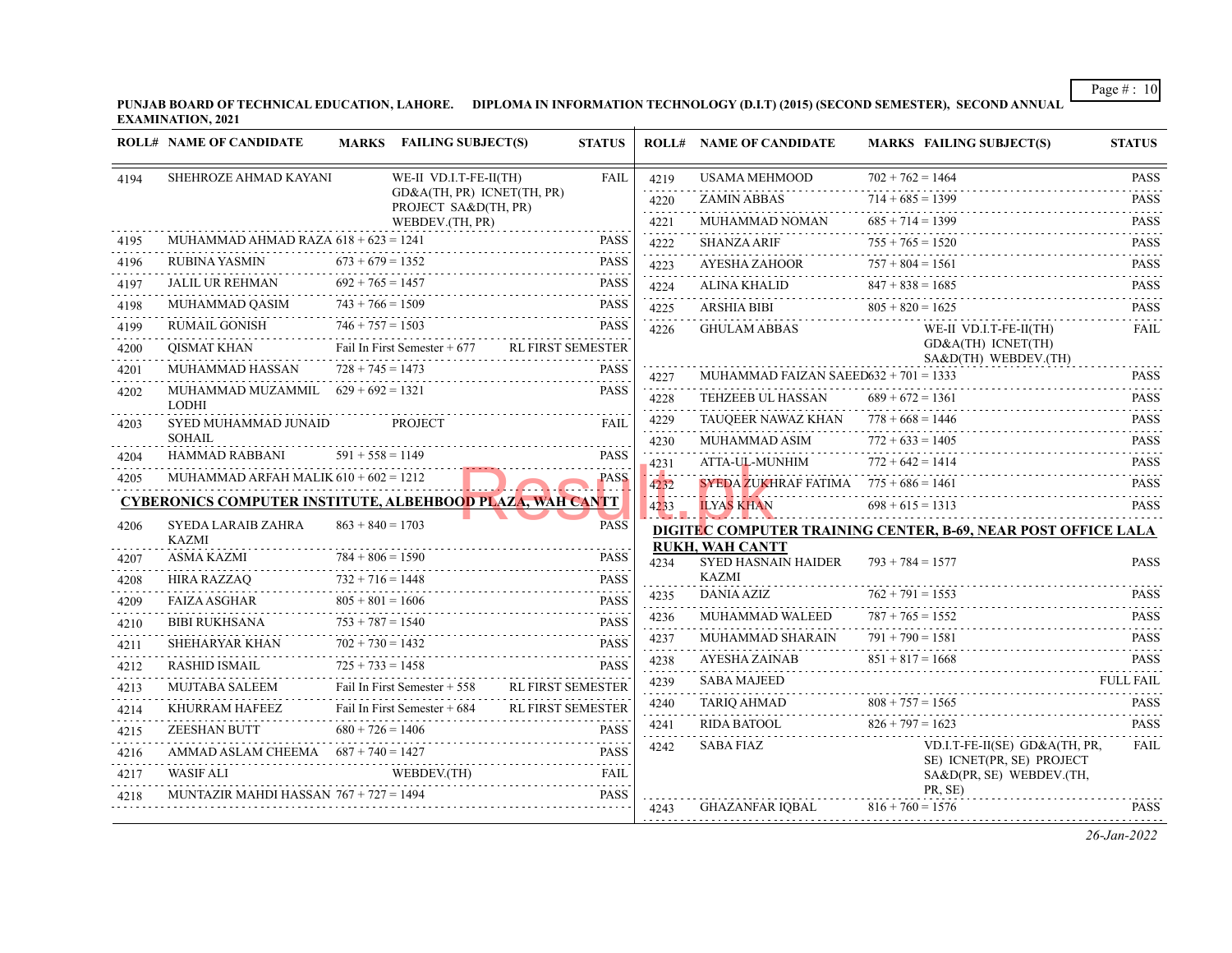**PUNJAB BOARD OF TECHNICAL EDUCATION, LAHORE. DIPLOMA IN INFORMATION TECHNOLOGY (D.I.T) (2015) (SECOND SEMESTER), SECOND ANNUAL EXAMINATION, 2021**

|      | <b>ROLL# NAME OF CANDIDATE</b>                         |                         | MARKS FAILING SUBJECT(S)                     | <b>STATUS</b>            |                                                                                                                                                                                      | <b>ROLL# NAME OF CANDIDATE</b>           | <b>MARKS FAILING SUBJECT(S)</b>            | <b>STATUS</b>                                                                                                                                       |
|------|--------------------------------------------------------|-------------------------|----------------------------------------------|--------------------------|--------------------------------------------------------------------------------------------------------------------------------------------------------------------------------------|------------------------------------------|--------------------------------------------|-----------------------------------------------------------------------------------------------------------------------------------------------------|
| 4244 | KHADIJA BATOOL                                         | $787 + 774 = 1561$      |                                              | <b>PASS</b>              | 4271                                                                                                                                                                                 | <b>JUNAID IMTIAZ</b>                     | $797 + 789 = 1586$                         | <b>PASS</b>                                                                                                                                         |
| 4245 | <b>IQRA BIBI</b>                                       | $776 + 773 = 1549$<br>. |                                              | <b>PASS</b>              | 4272                                                                                                                                                                                 | MUHAMMAD UMAIR                           | $883 + 846 = 1729$                         | <b>PASS</b>                                                                                                                                         |
| 4246 | SHAMSA BIBI                                            | $830 + 807 = 1637$      |                                              | <b>PASS</b>              | 4273                                                                                                                                                                                 | <b>OURESHI</b><br><b>HASSAN ABBAS</b>    | WE-II VD.I.T-FE-II(TH)                     | <b>FAIL</b>                                                                                                                                         |
| 4247 | <b>FARAH ISLAM</b>                                     | $844 + 819 = 1663$      |                                              | <b>PASS</b>              |                                                                                                                                                                                      |                                          | GD&A(TH) ICNET(TH)                         |                                                                                                                                                     |
| 4248 | <b>WALEED AHMED</b>                                    | $814 + 799 = 1613$      |                                              | <b>PASS</b><br>.         | 4274                                                                                                                                                                                 | MUHAMMAD ALLYAN                          | SA&D(TH) WEBDEV.(TH)<br>$809 + 798 = 1607$ | <b>PASS</b>                                                                                                                                         |
| 4249 | MUHAMMAD NASIR AMEEN $868 + 833 = 1701$                |                         |                                              | <b>PASS</b>              |                                                                                                                                                                                      | <b>ZAHEER</b>                            |                                            |                                                                                                                                                     |
| 4250 | SAMI ULLAH                                             | $838 + 820 = 1658$      |                                              | <b>PASS</b>              | 4275                                                                                                                                                                                 | <b>MUSTAFA ALI</b>                       | GD&A(TH) SA&D(TH)                          | <b>FAIL</b>                                                                                                                                         |
| 4251 | TAYYABA SHAHZADI                                       | $896 + 832 = 1728$      |                                              | <b>PASS</b>              |                                                                                                                                                                                      | <b>FATIMA BIBI</b>                       | WEBDEV.(TH)<br>$843 + 802 = 1645$          | <b>PASS</b>                                                                                                                                         |
| 4252 | <b>WAQAS REHMAN</b>                                    | $801 + 772 = 1573$      |                                              | <b>PASS</b>              | 4276<br>.                                                                                                                                                                            | <b>UMER</b>                              | $874 + 835 = 1709$                         | .                                                                                                                                                   |
| 4253 | SHAKILA KHURSHID                                       | $831 + 796 = 1627$      |                                              | <b>PASS</b>              | 4277                                                                                                                                                                                 |                                          | .                                          | <b>PASS</b><br>.                                                                                                                                    |
| 4254 | <b>MAAZ BASHIR QASIM</b>                               | $819 + 750 = 1569$<br>. |                                              | <b>PASS</b>              | 4278                                                                                                                                                                                 | <b>USMAN WAQAR</b>                       | $830 + 810 = 1640$                         | <b>PASS</b><br>$\mathcal{L}^{\mathcal{A}}\left( \mathcal{A}^{\mathcal{A}}\right) =\mathcal{L}^{\mathcal{A}}\left( \mathcal{A}^{\mathcal{A}}\right)$ |
| 4255 | <b>MUZAMMIL KHAN</b>                                   | $790 + 756 = 1546$<br>. |                                              | <b>PASS</b>              | 4279                                                                                                                                                                                 | FARHAN ALI                               | $826 + 810 = 1636$                         | <b>PASS</b>                                                                                                                                         |
| 4256 | AHMAD YOUSAF                                           | $772 + 713 = 1485$      |                                              | <b>PASS</b>              | 4280                                                                                                                                                                                 | HAMZA AJMAL                              | $744 + 763 = 1507$                         | <b>PASS</b><br>.                                                                                                                                    |
| 4257 | MUHAMMAD JUNAID SAQIB                                  |                         |                                              | <b>ABSENT</b>            | 4281                                                                                                                                                                                 | WOSHA HASSAN                             | $831 + 817 = 1648$                         | <b>PASS</b><br>.                                                                                                                                    |
| 4258 | <b>HAMZA MALIK</b>                                     | $723 + 700 = 1423$      |                                              | PASS                     | 4282<br>.                                                                                                                                                                            | <b>BILAL AHMED</b>                       | $775 + 780 = 1555$                         | <b>PASS</b><br>$\sim$ $\sim$ $\sim$ $\sim$ $\sim$                                                                                                   |
| 4259 | <b>SUMBAL SHAHZADI</b>                                 | $788 + 752 = 1540$      |                                              | <b>PASS</b>              | 4283<br>.                                                                                                                                                                            | <b>SUMIYA ARSHAD</b>                     | $878 + 851 = 1729$                         | <b>PASS</b><br>.                                                                                                                                    |
| 4260 | AKHTAR ALI                                             |                         | WEBDEV.(TH)                                  | FAIL                     | 4284                                                                                                                                                                                 | SHARJEEL SHAHZAD KHAN $864 + 817 = 1681$ |                                            | <b>PASS</b><br>.                                                                                                                                    |
|      | POF WELFARE COMPUTER CENTER, IST FLOOR ALBAHBOOD PALZA |                         |                                              |                          | 4285                                                                                                                                                                                 | <b>TANZILA SULTAN</b>                    | $851 + 809 = 1660$                         | <b>PASS</b>                                                                                                                                         |
|      | THE MALL, WAH CANTT                                    |                         |                                              |                          | 4286                                                                                                                                                                                 | <b>MUBASHER NASEER</b><br><b>ABBASI</b>  | $729 + 733 = 1462$                         | <b>PASS</b>                                                                                                                                         |
| 4261 | <b>JUNAID IMTIAZ</b>                                   |                         | WE-II VD.I.T-FE-II(TH)<br>GD&A(TH) ICNET(TH) | <b>FAIL</b>              | 4287                                                                                                                                                                                 | <b>QUDSIA IMRAN</b>                      | $785 + 786 = 1571$                         | <b>PASS</b>                                                                                                                                         |
|      |                                                        |                         | SA&D(TH) WEBDEV.(TH)                         |                          | .<br>4288                                                                                                                                                                            | SAIF UR REHMAN                           | $813 + 781 = 1594$                         | <b>PASS</b>                                                                                                                                         |
| 4262 | MUHAMMAD AYUB                                          | $842 + 817 = 1659$      |                                              | <b>PASS</b>              | .<br>4289                                                                                                                                                                            | <b>IMRAN KHAN</b>                        | $864 + 809 = 1673$                         | .<br><b>PASS</b>                                                                                                                                    |
| 4263 | SIRAJ ALI                                              | $781 + 797 = 1578$      |                                              | <b>PASS</b>              | .<br>4290                                                                                                                                                                            | <b>HAFSA SHAFIQ</b>                      | $893 + 856 = 1749$                         | <b>PASS</b>                                                                                                                                         |
| 4264 | HAFIZ ASHIR AHMED                                      | $791 + 741 = 1532$      |                                              | <b>PASS</b>              | $\mathcal{L}^{\mathcal{A}}\left( \mathcal{L}^{\mathcal{A}}\left( \mathcal{L}^{\mathcal{A}}\right) \right) =\mathcal{L}^{\mathcal{A}}\left( \mathcal{L}^{\mathcal{A}}\right)$<br>4291 | ANWAR IQBAL                              | $787 + 778 = 1565$                         | .<br><b>PASS</b>                                                                                                                                    |
| 4265 | <b>WALEED AZHAR</b>                                    | $798 + 794 = 1592$      |                                              | <b>PASS</b>              | .<br>4292                                                                                                                                                                            | AFSHAN NAZ                               | $833 + 793 = 1626$                         | .<br><b>PASS</b>                                                                                                                                    |
| 4266 | <b>MARYAM FATIMA</b>                                   | $835 + 826 = 1661$      |                                              | <b>PASS</b>              | 4293                                                                                                                                                                                 | ZAHIDA PARVEEN                           | $857 + 820 = 1677$                         | <b>PASS</b>                                                                                                                                         |
| 4267 | <b>KASHIF MANZOOR</b>                                  | $879 + 829 = 1708$      |                                              | <b>PASS</b>              | 4294                                                                                                                                                                                 | <b>MAIRAJ KHANUM</b>                     | $867 + 826 = 1693$                         | <b>PASS</b>                                                                                                                                         |
| 4268 | <b>SHERAZ YOUSAF</b>                                   |                         | Fail In First Semester + 779                 | <b>RL FIRST SEMESTER</b> | الداعات عالما<br>4295                                                                                                                                                                | ALI RAZA                                 | WEBDEV.(TH)                                | 2.12.2.1<br><b>FAIL</b>                                                                                                                             |
| 4269 | MUHAMMAD QASIM<br>.                                    | $791 + 737 = 1528$      |                                              | <b>PASS</b>              | د د د د د<br>4296                                                                                                                                                                    | ANEES-UR-REHMAN                          | $759 + 765 = 1524$                         | .<br><b>PASS</b>                                                                                                                                    |
| 4270 | RIMSHA JAVED                                           | $820 + 812 = 1632$      |                                              | <b>PASS</b>              | 4297                                                                                                                                                                                 | MUHAMMAD UMER IOBAL $801 + 744 = 1545$   |                                            | .<br><b>PASS</b>                                                                                                                                    |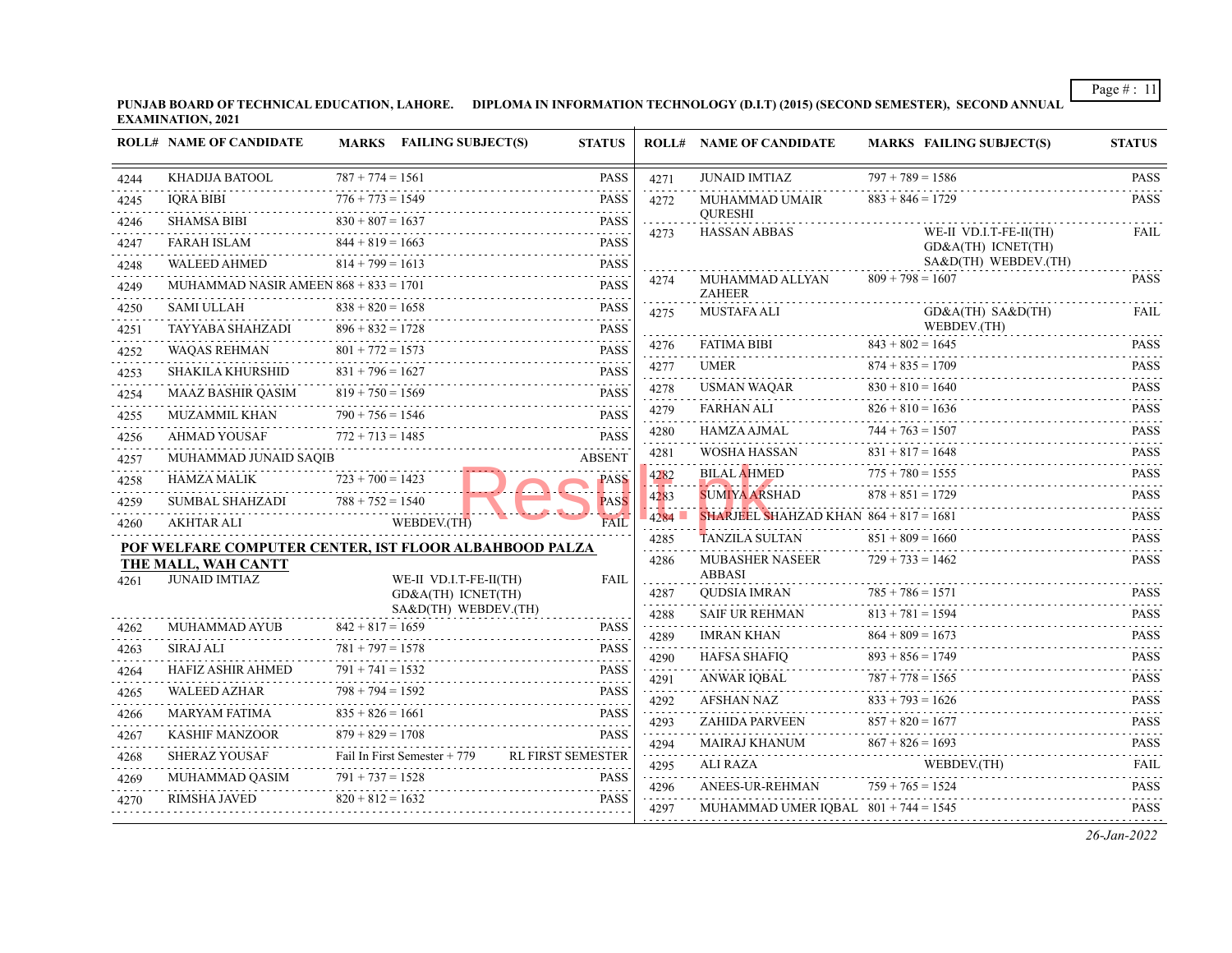**PUNJAB BOARD OF TECHNICAL EDUCATION, LAHORE. DIPLOMA IN INFORMATION TECHNOLOGY (D.I.T) (2015) (SECOND SEMESTER), SECOND ANNUAL EXAMINATION, 2021**

|      | <b>ROLL# NAME OF CANDIDATE</b>         |                         | MARKS FAILING SUBJECT(S) | <b>STATUS</b>               |                      | <b>ROLL# NAME OF CANDIDATE</b>                                                                                                              | <b>MARKS FAILING SUBJECT(S)</b>                | <b>STATUS</b>                            |
|------|----------------------------------------|-------------------------|--------------------------|-----------------------------|----------------------|---------------------------------------------------------------------------------------------------------------------------------------------|------------------------------------------------|------------------------------------------|
| 4298 | <b>AMNA IOBAL</b>                      | $840 + 823 = 1663$      |                          | <b>PASS</b>                 | 4327                 | SYEDA NAJMA HASSAN                                                                                                                          | $785 + 795 = 1580$<br>.                        | <b>PASS</b>                              |
| 4299 | HAMZA AHMAD                            | $763 + 752 = 1515$      |                          | $-1 - 1 - 1$<br><b>PASS</b> | $-1 - 1 - 1$<br>4328 | <b>KHIZAR NAEEM</b>                                                                                                                         | $816 + 786 = 1602$                             | <b>PASS</b>                              |
| 4300 | <b>OASIM ZIA</b>                       | $802 + 775 = 1577$      |                          | <b>PASS</b>                 | 4329                 | HUSSNAIN ZULFIQAR                                                                                                                           | $849 + 818 = 1667$                             | .<br><b>PASS</b>                         |
| 4301 | <b>MARYAM AHMAD</b>                    | $721 + 738 = 1459$      |                          | <b>PASS</b><br>.            | 4330                 | MUHAMMAD AWAIS KHAN                                                                                                                         | GD&A(TH) SA&D(TH)                              | <b>FAIL</b>                              |
| 4302 | MUHAMMAD WAQAS                         | .<br>$880 + 835 = 1715$ |                          | <b>PASS</b>                 | .<br>4331            | <b>SOMA BIBI</b>                                                                                                                            | $816 + 783 = 1599$                             | .<br><b>PASS</b><br>.                    |
| 4303 | NOMAN AHMED                            | $778 + 784 = 1562$<br>. |                          | <b>PASS</b>                 | 4332                 | MUHAMMAD SHOAIB                                                                                                                             | $826 + 787 = 1613$                             | <b>PASS</b>                              |
| 4304 | <b>ZAIN BIN OAMAR</b>                  | $821 + 820 = 1641$      |                          | <b>PASS</b>                 | 4333                 | <b>MISHA FATIMA</b>                                                                                                                         | $861 + 799 = 1660$                             | <b>PASS</b>                              |
| 4305 | MUHAMMAD HAMMAD                        | $845 + 817 = 1662$      |                          | <b>PASS</b>                 | .<br>4334            | <b>AIMAN ABBASI</b>                                                                                                                         | $833 + 809 = 1642$                             | .<br><b>PASS</b><br>.                    |
| 4306 | <b>EMAN KAZMI</b>                      | $873 + 842 = 1715$      |                          | <b>PASS</b>                 | 4335                 | <b>SAIRA BIBI</b>                                                                                                                           | $866 + 850 = 1716$                             | <b>PASS</b><br>.                         |
| 4307 | <b>MINAHIL ZAHID</b>                   | $811 + 788 = 1599$      |                          | <b>PASS</b>                 | 4336                 | <b>ALIA NISA</b>                                                                                                                            | $834 + 793 = 1627$                             | <b>PASS</b>                              |
| 4308 | <b>BILAL AHMED</b>                     | $756 + 720 = 1476$      |                          | <b>PASS</b>                 | 4337                 | SYEDA ANAM ZAHRA                                                                                                                            | $827 + 813 = 1640$                             | <b>PASS</b><br>.                         |
| 4309 | <b>JUNAID BASHIR</b>                   | $799 + 763 = 1562$      |                          | <b>PASS</b>                 | 4338                 | MUZAMMIL SULTAN                                                                                                                             | $813 + 749 = 1562$                             | <b>PASS</b><br>.                         |
| 4310 | MUHAMMAD NOUMAN                        | $778 + 772 = 1550$      |                          | <b>PASS</b>                 | 4339                 | <b>UMAR MEHMOOD</b>                                                                                                                         | $832 + 767 = 1599$                             | <b>PASS</b>                              |
| 4311 | KALEEM ULLAH                           | $838 + 802 = 1640$      |                          | <b>PASS</b>                 | 4340                 | ZARISH AFREEN                                                                                                                               | $792 + 775 = 1567$                             | <b>PASS</b><br>.                         |
| 4312 | <b>MOHSIN ALI</b>                      | $766 + 746 = 1512$      |                          | <b>PASS</b><br>l            | 4341<br>JU JU        | <b>UMME E ZIAD</b><br>$\mathbf{L}$ , $\mathbf{L}$ , $\mathbf{L}$ , $\mathbf{L}$ , $\mathbf{L}$ , $\mathbf{L}$ , $\mathbf{L}$ , $\mathbf{L}$ | $847 + 794 = 1641$                             | <b>PASS</b>                              |
| 4313 | ANAM MURAD                             | $871 + 831 = 1702$      |                          | <b>PASS</b>                 | 4342                 | <b>RAFIA NAZ</b>                                                                                                                            | $847 + 836 = 1683$                             | <b>PASS</b>                              |
| 4314 | SHEIKH MUHAMMAD                        | $808 + 753 = 1561$      |                          | <b>PASS</b>                 | 4343                 | <b>SUMRA MUNSAF</b>                                                                                                                         | $828 + 813 = 1641$                             | <b>PASS</b>                              |
| 4315 | <b>SHARIO</b><br><b>HAMZA ASHTIAO</b>  | $803 + 742 = 1545$      |                          | <b>PASS</b>                 | 4344                 | WAJEEHA FATIMA                                                                                                                              | $824 + 812 = 1636$                             | <b>PASS</b>                              |
| 4316 | <b>OMAMA KHALIL</b>                    | $874 + 844 = 1718$      |                          | <b>PASS</b>                 | 4345                 | <b>TURAB ZAHRA</b>                                                                                                                          | $824 + 776 = 1600$                             | <b>PASS</b><br>$\omega$ is $\omega$ in . |
| 4317 | MUHAMMAD USMAN DAUD $767 + 749 = 1516$ |                         |                          | <b>PASS</b>                 | 4346                 | MUHAMMAD IBRAR KHAN                                                                                                                         | WE-II VD.I.T-FE-II(TH)<br>SA&D(TH) WEBDEV.(TH) | <b>FAIL</b>                              |
| 4318 | <b>USAMA REHMAN</b>                    | $824 + 816 = 1640$      |                          | <b>PASS</b>                 | 4347                 | AZRA NAZ                                                                                                                                    | $804 + 790 = 1594$                             | <b>PASS</b>                              |
| 4319 | <b>HINA ASGHAR</b>                     | $836 + 789 = 1625$      |                          | PASS                        | 4348                 | <b>LAIBA NASIR</b>                                                                                                                          | $793 + 734 = 1527$                             | <b>PASS</b>                              |
| 4320 | <b>HINA HAIDER</b>                     | $849 + 789 = 1638$      |                          | <b>PASS</b>                 | .<br>4349            | ARIBA NOOR                                                                                                                                  | $831 + 817 = 1648$                             | .<br><b>PASS</b>                         |
| 4321 | HIBBA BIBI                             | $881 + 844 = 1725$      |                          | <b>PASS</b>                 | 4350                 | <b>HUMA SIDDIQI</b>                                                                                                                         | $845 + 833 = 1678$                             | .<br><b>PASS</b>                         |
| 4322 | <b>MONIBA BIBI</b>                     | $870 + 820 = 1690$      |                          | <b>PASS</b>                 | 4351                 | <b>VANEEZA SIKANDER</b>                                                                                                                     | $865 + 860 = 1725$                             | <b>PASS</b>                              |
| 4323 | <b>UROOJ ASIF</b>                      | $833 + 754 = 1587$      |                          | <b>PASS</b>                 | 4352                 | NAVEED AHMED ANSARI                                                                                                                         | $821 + 828 = 1649$                             | <b>PASS</b>                              |
| 4324 | MOHSIN SAJJAD JANJUA                   | $830 + 813 = 1643$<br>. |                          | <b>PASS</b>                 | 4353                 | SIDDIQUA RANI                                                                                                                               | $821 + 813 = 1634$                             | .<br><b>PASS</b>                         |
| 4325 | <b>MISHAL AKHTAR</b>                   | $826 + 830 = 1656$      |                          | PASS                        | 4354                 | RIMSHA KHALID                                                                                                                               | $825 + 815 = 1640$                             | <b>PASS</b>                              |
| 4326 | <b>AMMARA SYED</b>                     | $852 + 827 = 1679$      |                          | <b>PASS</b>                 | 4355                 | <b>KAINAT BIBI</b>                                                                                                                          | $790 + 772 = 1562$                             | <b>PASS</b>                              |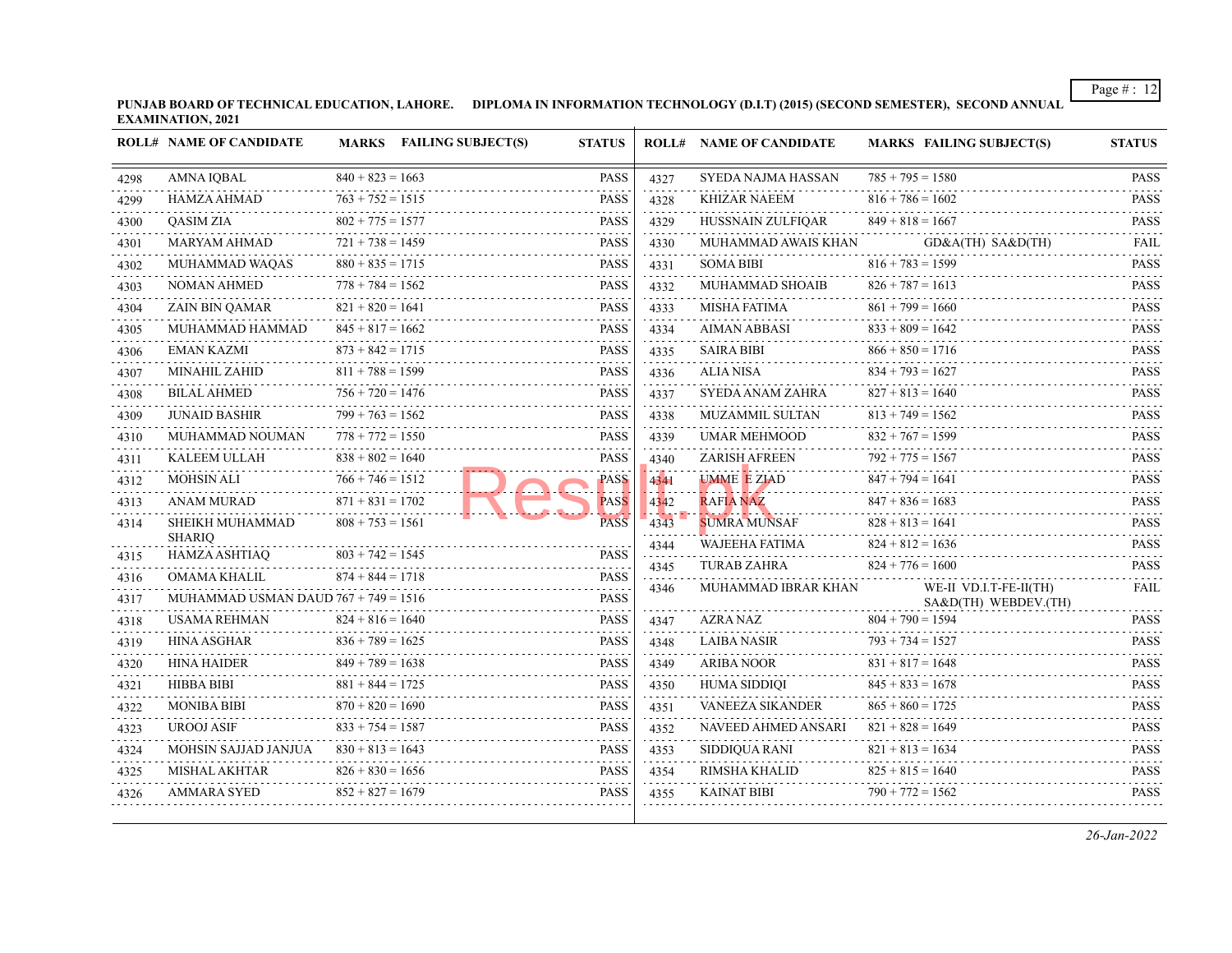**PUNJAB BOARD OF TECHNICAL EDUCATION, LAHORE. DIPLOMA IN INFORMATION TECHNOLOGY (D.I.T) (2015) (SECOND SEMESTER), SECOND ANNUAL EXAMINATION, 2021**

|              | <b>ROLL# NAME OF CANDIDATE</b>                                |                                          | MARKS FAILING SUBJECT(S)     | <b>STATUS</b>                                 |                           | <b>ROLL# NAME OF CANDIDATE</b>        | <b>MARKS FAILING SUBJECT(S)</b>                                                                                                                                                                                                                                                                                                                                            | <b>STATUS</b>                    |
|--------------|---------------------------------------------------------------|------------------------------------------|------------------------------|-----------------------------------------------|---------------------------|---------------------------------------|----------------------------------------------------------------------------------------------------------------------------------------------------------------------------------------------------------------------------------------------------------------------------------------------------------------------------------------------------------------------------|----------------------------------|
| 4356         | <b>MUHAMMAD RAFEY</b>                                         |                                          | Fail In First Semester + 785 | <b>RL FIRST SEMESTER</b>                      | 4385<br>.                 |                                       | $762 + 767 = 1529$<br>HAMZA YOUSAF $762 + 767 = 1529$ PASS                                                                                                                                                                                                                                                                                                                 |                                  |
| 4357         | MUHAMMAD RAMISH NIAZ $805 + 806 = 1611$                       |                                          |                              | <b>PASS</b><br>التفقيقات                      | 4386                      |                                       | AIMAL FATIMA $851 + 829 = 1680$ PASS                                                                                                                                                                                                                                                                                                                                       |                                  |
| 4358         | SABA RANI                                                     | $833 + 824 = 1657$                       |                              | <b>PASS</b>                                   | 4387                      |                                       | WEBDEV.(TH)<br>HINA HAMID WEBDEV.(TH) FAIL                                                                                                                                                                                                                                                                                                                                 |                                  |
| 4359         | <b>FATIMA SAFDAR</b><br>FATIMA SAFDAR $809 + 813 = 1622$ PASS | $809 + 813 = 1622$                       |                              | <b>PASS</b>                                   |                           |                                       | $845 + 812 = 1657$<br>4388 HUMAIRA JAMIL $845 + 812 = 1657$ PASS                                                                                                                                                                                                                                                                                                           |                                  |
| 4360         | <b>ADDAN RAUF</b>                                             | $862 + 822 = 1684$                       |                              | <b>PASS</b><br>بالمتمامي                      | 4389                      | <b>RUBAB ZAHRA</b>                    | VD.I.T-FE-II(TH) WEBDEV.                                                                                                                                                                                                                                                                                                                                                   | FAIL                             |
| 4361         | LAIBA RASHID $814 + 819 = 1633$ PASS                          | $814 + 819 = 1633$                       |                              | <b>PASS</b>                                   | .<br>4390                 |                                       | (TH)                                                                                                                                                                                                                                                                                                                                                                       | <b>PASS</b>                      |
| 4362         | SAHRASH SABIR $834 + 803 = 1637$ PASS                         | $834 + 803 = 1637$                       |                              |                                               | .<br>4391                 | AQSA JAVED $833 + 770 = 1603$         | USAMA AFTAB $806 + 809 = 1615$                                                                                                                                                                                                                                                                                                                                             | <b>Contractor</b><br><b>PASS</b> |
| 4363         | <b>UMER LIAQAT</b>                                            | $813 + 810 = 1623$                       |                              | $813 + 810 = 1623$ PASS                       | .<br>4392                 |                                       |                                                                                                                                                                                                                                                                                                                                                                            | <b>PASS</b>                      |
| 4364         | <b>SAIRA SAJJAD</b>                                           | $832 + 785 = 1617$                       |                              | <b>PASS</b>                                   | .<br>4393                 |                                       | TAYYABA BASHIR $852 + 853 = 1705$                                                                                                                                                                                                                                                                                                                                          |                                  |
| 4365         | USARA KOUSAR                                                  | $804 + 828 = 1632$                       |                              | <b>PASS</b>                                   | .<br>4394                 | an an Sala                            | $\begin{tabular}{llllll} \multicolumn{2}{l}{{\bf HAMMAD BASHIR}} & \multicolumn{2}{l}{{\bf WEDDEV(TH)}} & \multicolumn{2}{l}{\bf FAIL} \\ \multicolumn{2}{l}{\bf RUBAB ASIF} & \multicolumn{2}{l}{839+846=1685} & \multicolumn{2}{l}{\bf PASS} \\ \multicolumn{2}{l}{\bf RUBAB ASIF} & \multicolumn{2}{l}{\bf RUBAB ASIF} & \multicolumn{2}{l}{\bf PASS} \\ \end{tabular}$ |                                  |
| 4366         | SEHRISH IQBAL                                                 | $811 + 769 = 1580$                       |                              | <b>PASS</b><br>.                              | .<br>4395                 | ATIFA GUL                             | WE-II VD.I.T-FE-II(TH)                                                                                                                                                                                                                                                                                                                                                     | <b>FAIL</b>                      |
| 4367         | <b>SHANZA BIBI</b>                                            | $813 + 803 = 1616$                       |                              | <b>PASS</b><br>$13 + 803 = 1616$ PASS         |                           |                                       | GD&A(TH) ICNET(TH)                                                                                                                                                                                                                                                                                                                                                         |                                  |
| 4368         | MUHAMMAD AYAZ BAIG $806 + 768 = 1574$                         |                                          |                              | <b>PASS</b>                                   |                           |                                       | SA&D(TH) WEBDEV.(TH)                                                                                                                                                                                                                                                                                                                                                       |                                  |
| 4369         | <b>ANEELA ASIF</b>                                            | $820 + 776 = 1596$<br>.                  |                              | <b>PASS</b>                                   | 4396                      | MUHAMMAD DANIAL<br><b>ABBASI</b>      | $812 + 786 = 1598$                                                                                                                                                                                                                                                                                                                                                         | <b>PASS</b>                      |
| 4370         | MEHTAB AZIZ MUGHAL                                            | $791 + 784 = 1575$                       |                              | PASS                                          | -44<br>4397               | <b>ABDUL WAHAB AWAN</b>               | WEBDEV.(TH)<br>WEBDEV.(TH)                                                                                                                                                                                                                                                                                                                                                 | FAIL                             |
| 4371         | MUHAMMAD QASIM                                                | $832 + 813 = 1645$<br>.                  |                              | <b>PASS</b>                                   | 4398                      |                                       | $822 + 805 = 1627$<br>MEHFOOZ ELLAHI $822 + 805 = 1627$                                                                                                                                                                                                                                                                                                                    | <b>PASS</b>                      |
| 4372         | <b>EZAH KHAN</b>                                              | $846 + 840 = 1686$                       |                              | <b>PASS</b>                                   | <b>STATISTICS</b><br>4399 |                                       | $822 + 800 = 1622$<br>SHABAN AHMAD $822 + 800 = 1622$ PASS                                                                                                                                                                                                                                                                                                                 | $\sim$                           |
| 4373         | SEEMAB SULEMAN                                                | $844 + 791 = 1635$                       |                              | <b>PASS</b>                                   | 4400                      | JUNAID KHAN                           | WEBDEV.(TH)                                                                                                                                                                                                                                                                                                                                                                | <b>FAIL</b>                      |
| 4374         | HUMA RAMZAN $846 + 844 = 1690$                                | $846 + 844 = 1690$<br>$772 + 788 = 1560$ |                              | <b>PASS</b><br>.                              | 4401                      | MUZZAMIL MEHMOOD                      | VD.I.T-FE-II(TH) WEBDEV.<br>(TH)                                                                                                                                                                                                                                                                                                                                           | <b>FAIL</b>                      |
| 4375         | <b>FATIMA</b>                                                 |                                          |                              | <b>PASS</b><br><b>PASS</b>                    | 4402                      |                                       | HASSAN PERVAIZ $820 + 759 = 1579$ PASS                                                                                                                                                                                                                                                                                                                                     |                                  |
| 4376         | MISHAL RASHEED<br>MUHAMMAD MOIZ KHAN $781 + 738 = 1519$       | $811 + 831 = 1642$                       |                              | $- - - - - -$<br><b>PASS</b>                  | 4403                      |                                       | FAREEHA SAJJAD WEBDEV.(TH) FAIL WEBDEV. THE CONTRACT CONTRACT THE CONTRACT OF THE CONTRACT OF THE CONTRACT CONTRACT CONTRACT CONTRACT CONTRACT CONTRACT CONTRACT CONTRACT CONTRACT CONTRACT CONTRACT CONTRACT CONTRACT CONTRA                                                                                                                                              |                                  |
| 4377         | <b>NOMAN HAMEED</b>                                           | $798 + 787 = 1585$                       |                              | <b>PASS</b>                                   | .<br>4404                 |                                       | MUHAMMAD UMAR WE-II WEBDEV(TH)<br>$WE-H WEBDEV(TH)$                                                                                                                                                                                                                                                                                                                        | FAIL                             |
| 4378         |                                                               | $858 + 854 = 1712$                       |                              | N HAMEED 798 + 787 = 1585 PASS<br><b>PASS</b> | 4405                      | <b>SADIA AFZAL</b>                    |                                                                                                                                                                                                                                                                                                                                                                            |                                  |
| 4379         | MUQADDAS                                                      | $749 + 731 = 1480$                       |                              | .                                             | 4406                      | WAQAS AHMAD                           | $779 + 727 = 1506$<br>PASS<br>788 + 748 = 1536<br>PASS                                                                                                                                                                                                                                                                                                                     |                                  |
| 4380<br>4381 | MUHAMMAD IJAZ $749 + 731 = 1480$ PASS<br><b>IORA GUL</b>      |                                          |                              | $834 + 854 = 1688$ PASS                       | .<br>4407                 | MUHAMMAD HARIS BIN $771 + 754 = 1525$ |                                                                                                                                                                                                                                                                                                                                                                            | <b>PASS</b>                      |
| 4382         | FAIZ RASOOL                                                   |                                          | WEBDEV.(TH)                  | <b>FAIL</b>                                   | 4408                      | <b>RIAZ</b><br>ABDULLAH               | $797 + 745 = 1542$                                                                                                                                                                                                                                                                                                                                                         | <b>PASS</b>                      |
| 4383         | MUHAMMAD ADIL HAFEEZ<br><b>SHAH</b>                           |                                          | WE-II WEBDEV.(TH)            | FAIL                                          | 4409                      | SHEIKH MUHAMMAD<br><b>HAIDER</b>      | Fail In First Semester + 728                                                                                                                                                                                                                                                                                                                                               | <b>RL FIRST SEMESTER</b>         |
| 4384         | <b>SHAHZAIB KHAN</b>                                          | $756 + 750 = 1506$                       |                              | <b>PASS</b>                                   | 4410                      | <b>FARZAND BEGUM</b>                  | $818 + 832 = 1650$                                                                                                                                                                                                                                                                                                                                                         | <b>PASS</b>                      |